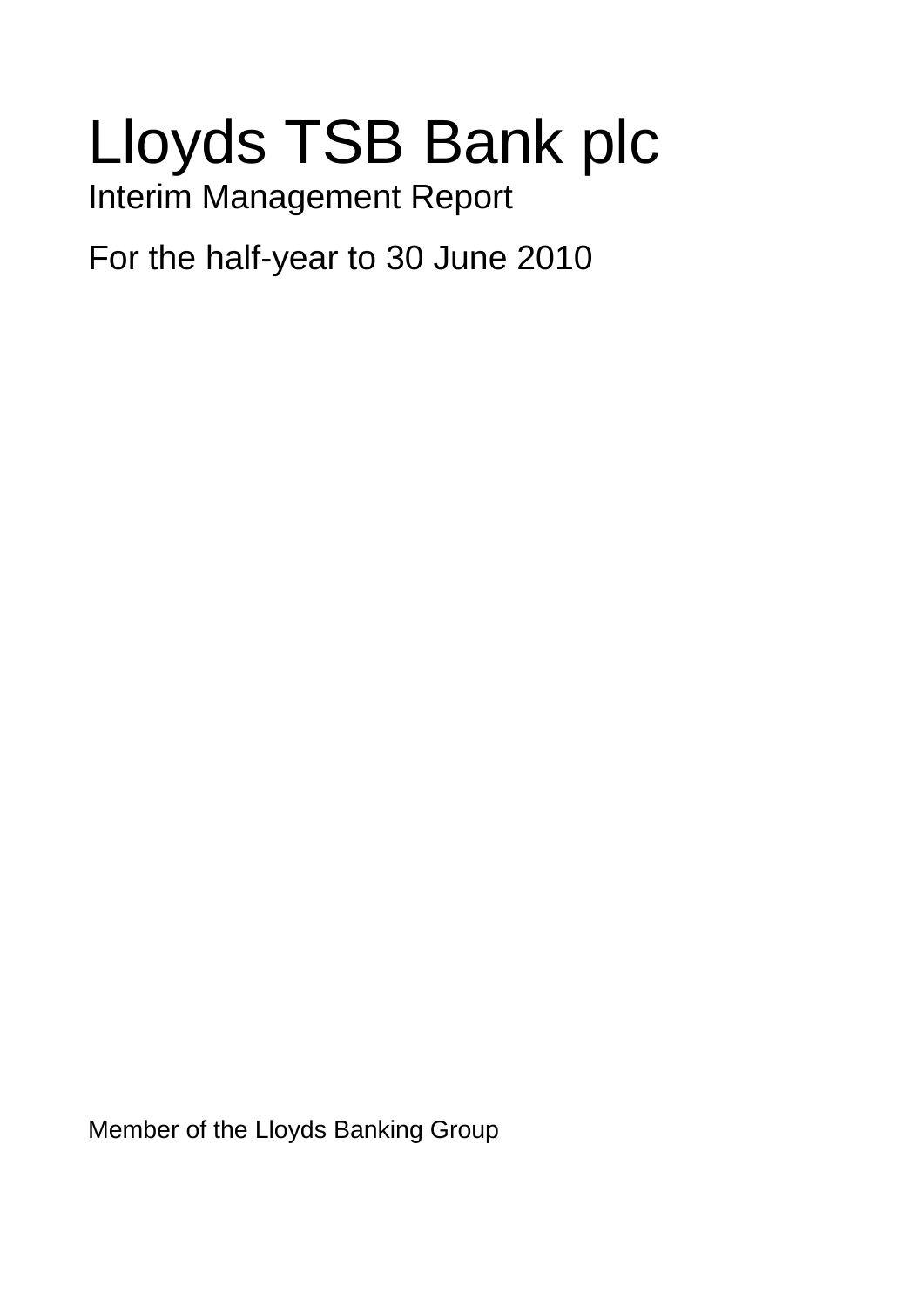#### **FORWARD LOOKING STATEMENTS**

This announcement contains forward looking statements with respect to the business, strategy and plans of Lloyds TSB Bank plc, its current goals and expectations relating to its future financial condition and performance. Statements that are not historical facts, including statements about the Lloyds TSB Bank Group's or the Lloyds TSB Bank Group's management's beliefs and expectations, are forward looking statements. By their nature, forward looking statements involve risk and uncertainty because they relate to events and depend on circumstances that will occur in the future. The Lloyds TBS Bank Group's actual future business, strategy, plans and/or results may differ materially from those expressed or implied in these forward looking statements as a result of a variety of risks, uncertainties and other factors, including, without limitation, UK domestic and global economic and business conditions; the ability to derive cost savings and other benefits, as well as the ability to integrate HBOS successfully into the Lloyds Banking Group; the ability to access sufficient funding to meet the Lloyds TSB Bank Group's liquidity needs; changes to Lloyds TSB Bank plc's or Lloyds Banking Group plc's credit ratings; risks concerning borrower or counterparty credit quality; market related trends and developments; changing demographic trends; changes in customer preferences; changes to regulation, accounting standards or taxation, including changes to regulatory capital or liquidity requirements; the policies and actions of governmental or regulatory authorities in the UK, the European Union, or jurisdictions outside the UK, including other European countries and the US; the ability to attract and retain senior management and other employees; requirements or limitations imposed on the Lloyds TBS Bank Group as a result of HM Treasury's investment in Lloyds Banking Group plc; the ability to complete satisfactorily the disposal of certain assets as part of Lloyds Banking Group's EU state aid obligations; the extent of any future impairment charges or write-downs caused by depressed asset valuations; exposure to regulatory scrutiny, legal proceedings or complaints, actions of competitors and other factors. Please refer to Lloyds Banking Group plc's latest Annual Report on Form 20-F filed with the US Securities and Exchange Commission for a discussion of such factors together with examples of forward looking statements. The forward looking statements contained in this announcement are made as at the date of this announcement, and the Lloyds TBS Bank Group undertakes no obligation to update any of its forward looking statements.

#### **CONTENTS**

|                                                    | Page |
|----------------------------------------------------|------|
| <b>Financial review</b>                            | 1    |
| Principal risks and uncertainties                  | 3    |
| Condensed interim financial statements (unaudited) |      |
| Consolidated income statement                      | 7    |
| Consolidated statement of comprehensive income     | 8    |
| Consolidated balance sheet                         | 9    |
| Consolidated statement of changes in equity        | 11   |
| Consolidated cash flow statement                   | 12   |
| <b>Notes</b>                                       | 13   |
| Statement of directors' responsibilities           | 29   |
| Independent review report                          | 30   |
| Contacts                                           | 32   |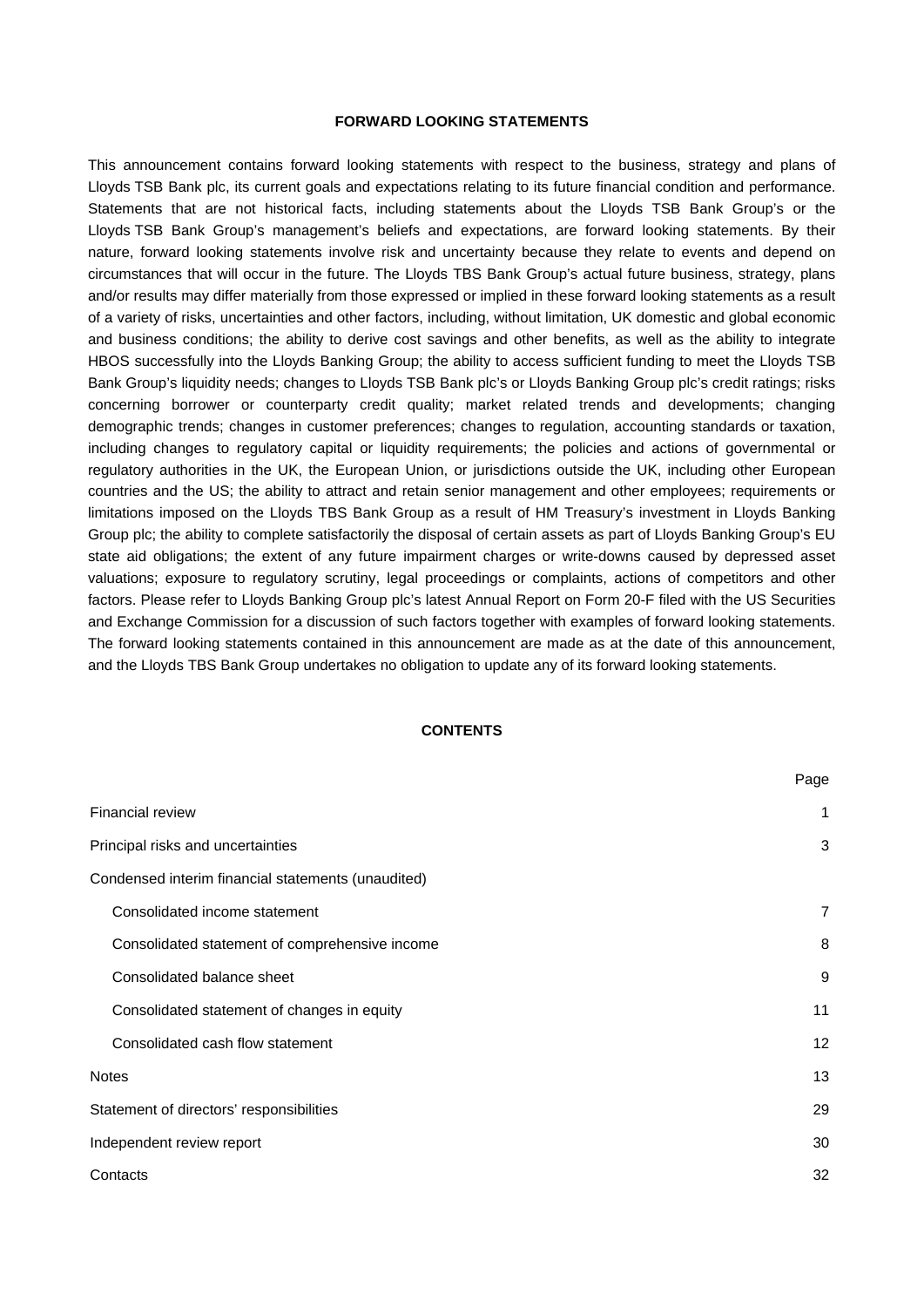#### **FINANCIAL REVIEW**

## **Results**

The consolidated income statement on page 7 shows a profit before tax of £790 million and a profit attributable to equity shareholders of £144 million for the half-year ended 30 June 2010.

## **Principal activities**

Lloyds TSB Bank plc (the Bank) and its subsidiaries (together, the Group) provides a range of banking and financial services through branches and offices in the UK and overseas.

The Group's revenue is earned through interest and fees on a broad range of financial services products including current and savings accounts, personal loans, credit cards and mortgages within the retail market; loans and capital market products to commercial, corporate and asset finance customers; life, pensions and investment products; and private banking and asset management.

## **Corporate structure**

Following a reorganisation of Lloyds Banking Group on 1 January 2010, the Bank acquired 100 per cent of the issued ordinary share capital of HBOS plc from Lloyds Banking Group plc; the consideration for this transfer was the issue of 21.4 million shares to Lloyds Banking Group plc for a total value of £21,394 million.

## **Review of results**

Following the transfer of HBOS plc on 1 January 2010, the consolidated results of Lloyds TSB Bank plc include the results of the HBOS group from that date; the comparative figures for 2009 reflect only the Lloyds TSB businesses.

The profit before tax of £790 million for the half-year to 30 June 2010 compares to a profit before tax of £882 million for the half-year to 30 June 2009. A substantial increase in the impairment charge, largely as a result of the transfer of HBOS, and an increase in integration costs has been offset by increased income from the enlarged group and a one-off curtailment gain following changes in the terms of the Group's retirement benefit schemes.

Net interest income increased by £3,924 million to £7,095 million, reflecting the transfer of HBOS and improved margins on lending.

Other income increased by £3,582 million to £8,159 million following the transfer of HBOS, improvements in net fee income and favourable net trading income as a result of relative market conditions, partly offset by a £1,599 million reduction in gains on capital transactions arising from the Lloyds Banking Group's liability management programme.

Overall total income increased by £7,506 million to £15,254 million for the half-year to 30 June 2010 from £7,748 million for the half-year to 30 June 2009.

Insurance claims increased by £1,997 million to £3,189 million as a result of the transfer of HBOS and the improvement in investment returns attributable to policyholders.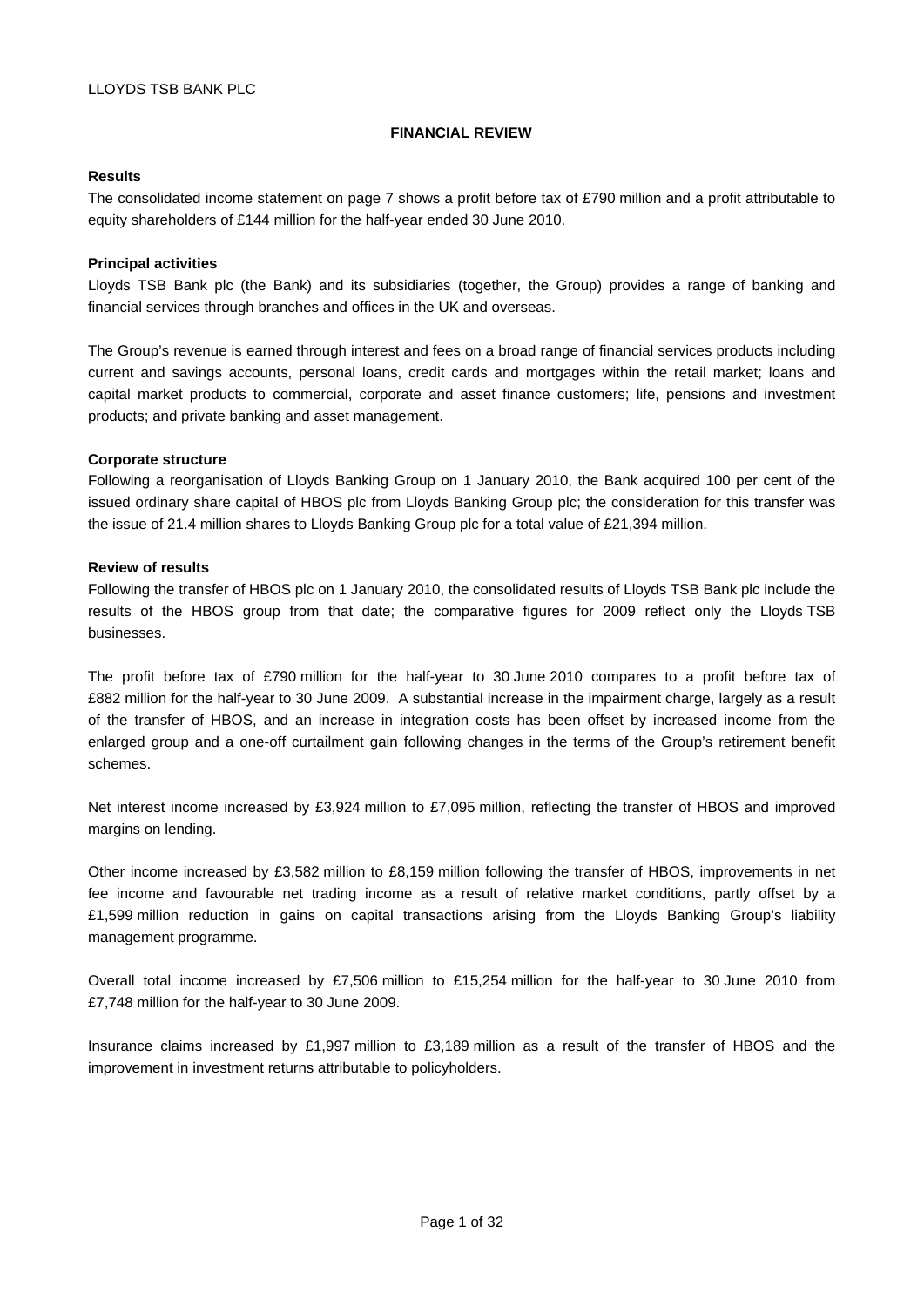## **FINANCIAL REVIEW** (continued)

Total operating expenses increased by £2,364 million to £5,791 million. In addition to the impact of the HBOS transfer there was a £594 million increase in integration costs relating to the combination of the Lloyds TSB and HBOS businesses and a £150 million charge in respect of impairment of tangible fixed assets not related to integration; however these items were offset by the £1,019 million curtailment gain following changes in terms and conditions of the Group's retirement benefit schemes and the non-repetition of the £240 million charge in respect of goodwill impairment which the Group reported in the half-year to 30 June 2009.

Impairment losses increased by £3,175 million to £5,423 million. This item principally reflects impairment charges in respect of loans and advances to customers which increased by £3,266 million to £5,378 million, as a decrease in the charge within the Lloyds TSB businesses following improved credit quality experience in both retail and wholesale lending was more than offset by the impact of the transfer of HBOS.

Profit before tax was £92 million lower at £790 million in the half-year to 30 June 2010 compared to £882 million in the same period last year. Profit after tax, however, decreased by £625 million to £214 million from £839 million. A substantial increase in the tax charge to £576 million reflects the impact of losses generated overseas in the HBOS businesses and movements in policyholder-related tax items (see note 6).

Total assets have increased by £469,990 million to £1,042,970 million at 30 June 2010 from £572,980 million at 31 December 2009 as a result of the transfer of HBOS, with loans and advances to customers increasing by £381,095 million to £612,133 million and customer deposits increasing by £245,780 million to £420,438 million. Shareholders' equity was £30,676 million higher at £44,096 million reflecting £21,394 million from the issue of shares on the transfer of HBOS and a further credit of £6,348 million to the merger reserve arising on the transfer.

The Group's total capital ratio was 12.6 per cent (31 December 2009: 11.8 per cent) with a tier 1 ratio of 10.3 per cent (31 December 2009: 10.4 per cent) and a core tier 1 ratio of 8.5 per cent (31 December 2009: 7.0 per cent). Capital resources for the Lloyds TSB Bank Group have increased in the half year to 30 June 2010 mainly due to the issuance of £21,394 million of shares on the transfer of HBOS plc from Lloyds Banking Group plc together with the credit to reserves of £6,348 million arising on consolidation of HBOS plc. Capital has further been strengthened in the period by the issuance of £2 billion of subordinated debt to the market. Capital requirements have increased as a result of the transfer of HBOS plc.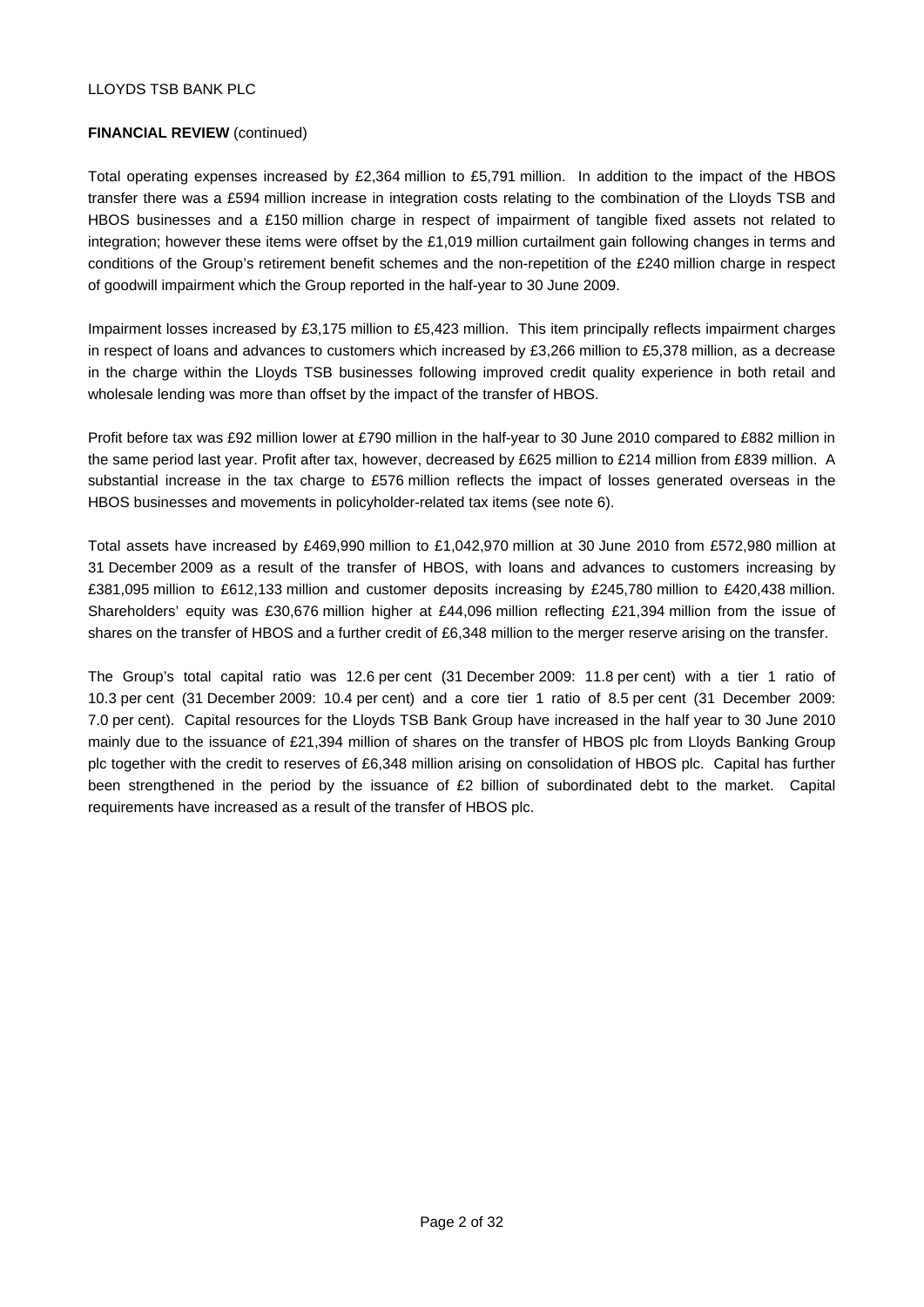## **PRINCIPAL RISKS AND UNCERTAINTIES**

The principal risks and uncertainties facing the Group in the second half of 2010 are:

## **Economy**

During the first half of 2010, the global economy has continued to recover from the deepest recession in 80 years. The UK economy has grown in line with its long-term average during the first half of 2010, however consumer confidence has fallen back slightly and the recent rise in house prices has stalled. Nevertheless, some key drivers of the Group's performance have continued to perform better than expected, with UK corporate insolvencies falling in the last three quarters of 2009 and, related to that, employment has held up relatively well. Although the Group expects corporate insolvencies to rise slightly further, the failure rate should peak at around just one third the level reached in the 1990's recession, and consequently unemployment may rise slightly but should already be close to its peak. The Group's central scenario is for the modest recovery in the UK to continue – the projection of 1.3 per cent GDP growth in 2010 and just over 2 per cent in 2011 is close to the consensus. However the risks to this scenario are skewed to the downside. The extent to which simultaneous fiscal tightening across Europe might undermine global and UK growth is unclear. A 'double-dip' scenario – a second recession following closely the one that the economy is just emerging from – would result in further significant increases in corporate failures and unemployment into 2011. Residential and commercial property would suffer a second period of falling prices, tenant defaults would increase and central banks would have limited ability to cushion the downturn.

## **Liquidity and funding**

During the first half of 2010 liquidity and funding has remained a key area of focus for the Group and the industry as a whole. The Group's ability to successfully fund its balance sheet is dependent on the continued functioning of the money and capital markets; successful right-sizing of the Lloyds Banking Group balance sheet; the repayment of public facilities by Lloyds Banking Group in accordance with the terms agreed; limited further deterioration in the UK's, Lloyds Banking Group plc's and the Bank's credit ratings and no significant or sudden withdrawal of deposits.

The Group is reliant on both short-term wholesale funding and public and central bank facilities to support its balance sheet. During the first half of 2010, Lloyds Banking Group has chosen to repay a portion of the amounts drawn from these facilities, replacing them with term debt issuance in the public and private markets as the balance sheet is right-sized. A shortening in maturity risk appetite of investors in the second quarter of 2010 has led to reduced short-term money market liquidity, however, Lloyds Banking Group has funded itself successfully with no material change in its short-term maturity profile.

Lloyds Banking Group has also entered into a number of EU state aid related obligations to achieve reductions in certain parts of its balance sheet by the end of 2014. The requirement to meet this deadline may result in Lloyds Banking Group having to provide funding to support these asset reductions and/or disposals which may also result in a lower price being achieved.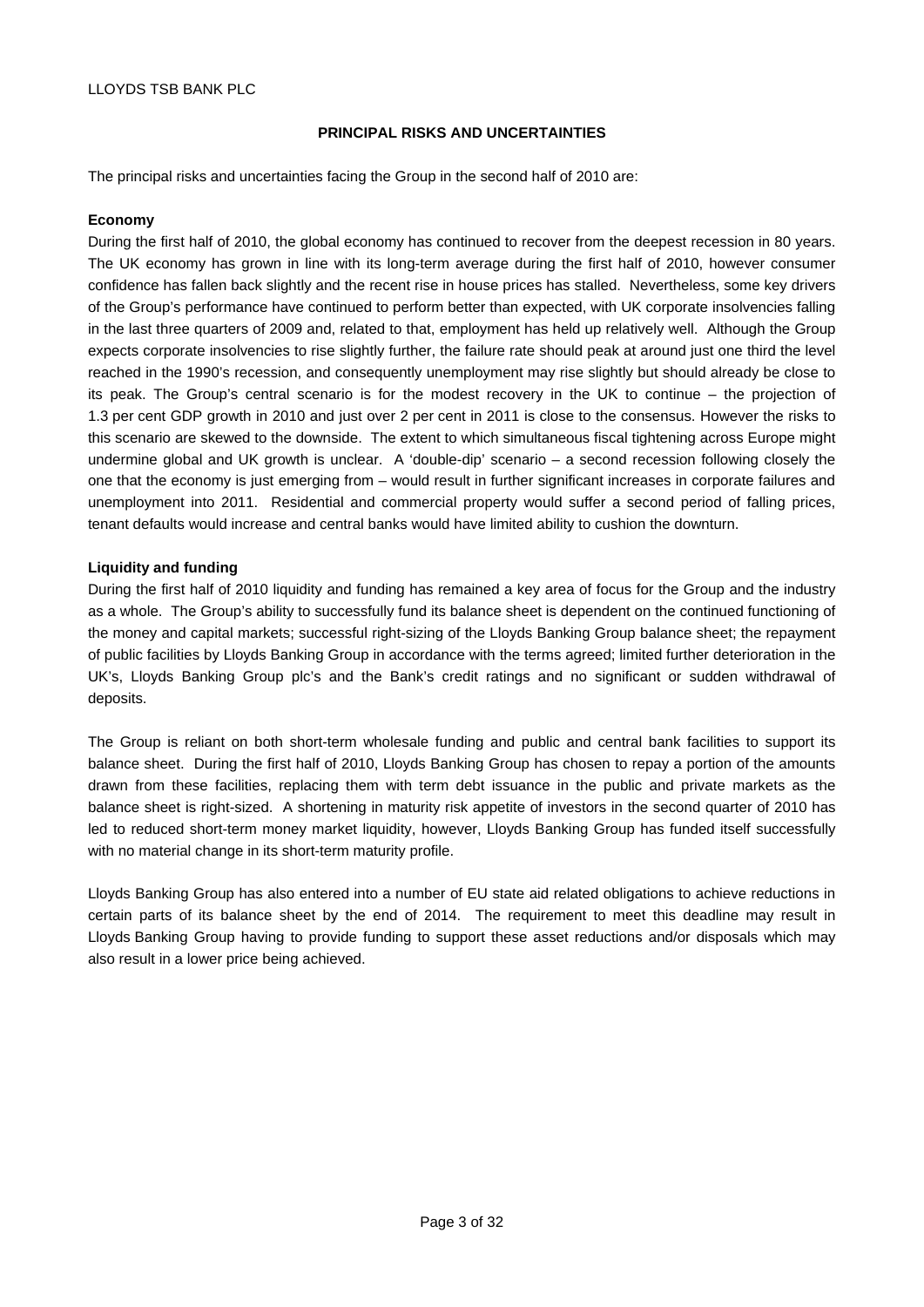## **PRINCIPAL RISKS AND UNCERTAINTIES** (continued)

## **Credit risk**

The Lloyds Banking Group has seen a significant reduction in impairments in the first half of 2010, following the stabilisation of the wholesale portfolios and good retail affordability and performance. Adjusting for the impact of the transfer of HBOS, the Group's total impairment charge levels have reduced in the first half of 2010 compared with both the first half of 2009 and the second half of 2009.

The Group remains cautious about the economic outlook, and in particular a 'double dip' recession is a key downside risk for the UK economy and consequently the Group. Notwithstanding the improved performance in the first half of the year, the Group's wholesale portfolios continue to be closely monitored, with robust and proactive risk management in place to help ensure timely risk mitigating actions. The Group retains some material single obligor concentrations on weaker credits, which are likely to continue to show vulnerability with the potential for increased impairments. Whilst a high percentage of real estate and real estate related investment lending is in the wholesale portfolio, sustainability of cashflow has been key to the relative resilience seen in the investment market to date. However, the portfolio remains sensitive to a rise in tenant defaults which could impact debt service capability. This could be exacerbated by price falls in the secondary and tertiary assets held in the real estate investment lending portfolio.

The Group expects further stress within certain portfolios as domestically focused names suffer the effects of reduced public sector expenditure, tighter working capital requirements and a weak recovery in demand. Under the Group's economic assumptions, 2010 is expected to continue to be difficult for these portfolios. Some early warning signs of asset deterioration are already evident in some portfolios (for example increasing delinquencies and adverse credit risk rating migrations). Refinancing will be a key issue with significant maturities due in the next few years, especially in the Group's real estate and real estate related portfolios as well as for leveraged loans.

Concerns also exist over the outlook for the Eurozone following the Greek crisis and subsequent contagion to Spain, Portugal and Ireland. This adds further uncertainty in asset valuations and could impede asset disposals. However, the Group has limited exposure to the weaker Eurozone economies and is monitoring them closely.

#### **Market risk**

Market uncertainty has continued during the first half of 2010. Equity markets have been volatile. Concerns about the scale of deficits in Ireland and southern European countries resulted in increased credit spreads in the areas affected, and fears of contagion impacted the Euro and widened spreads between official and interbank interest rates.

The environment will continue to be uncertain and the Group will continue to take opportunities to reduce exposures where appropriate. During the first half of 2010 Lloyds Banking Group has hedged some of the equity market risk that arises from the life assurance business and continues to carefully manage risks arising from its pension schemes.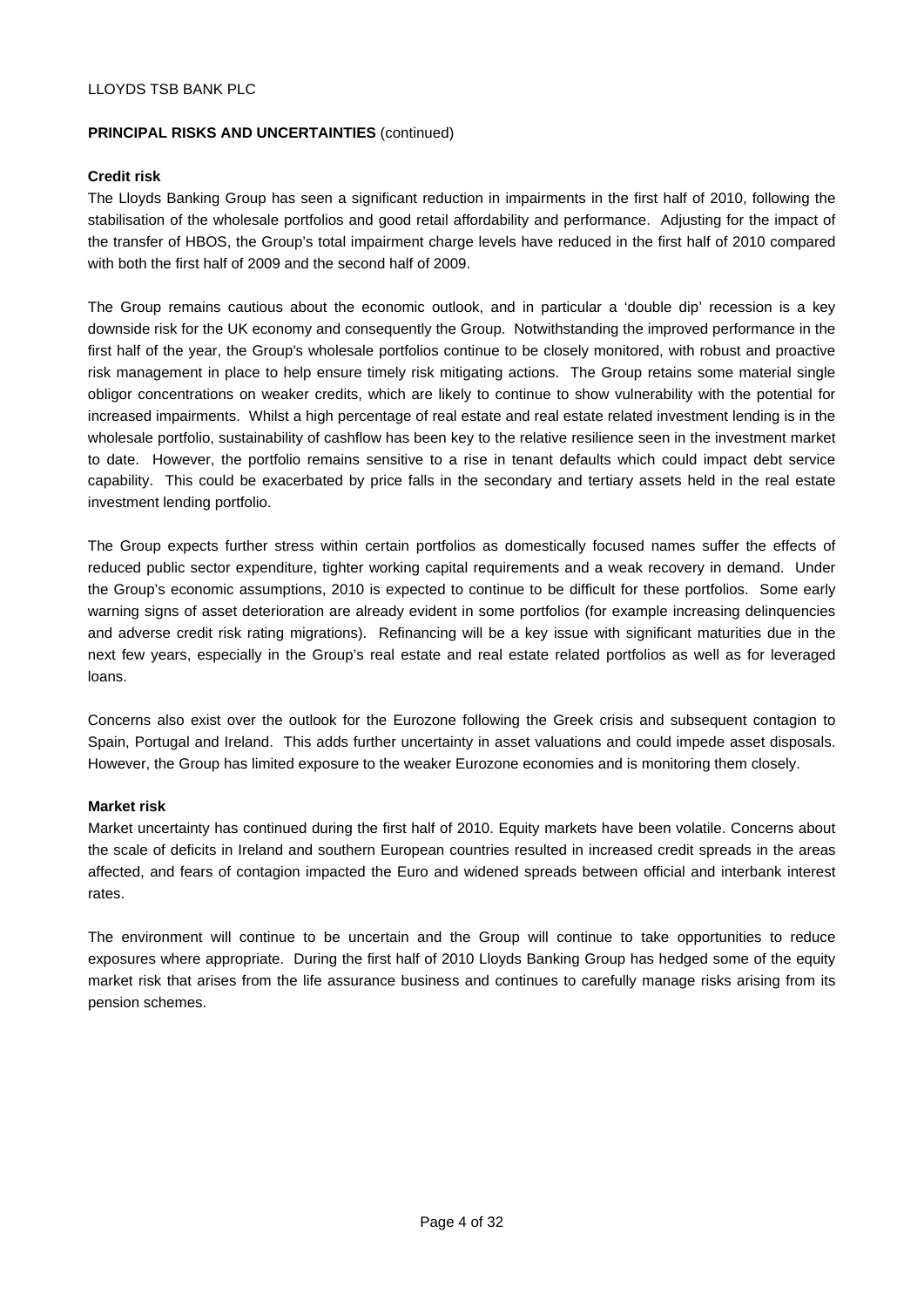## **PRINCIPAL RISKS AND UNCERTAINTIES** (continued)

## **Legal and regulatory risk**

The Financial Services Act 2010 received Royal Assent on 8 April 2010. The Act establishes a new consumer financial education body, amends the Financial Services and Markets Act to provide the FSA with a new financial stability statutory objective, gives the FSA powers to make rules on remuneration arrangements, short selling, living wills, consumer redress schemes, and extends its enforcement powers. In addition, the government has announced plans to give the Bank of England macro- and micro-prudential supervisory powers over UK regulated banks and to create a new Customer Protection and Markets Authority to take over the FSA's conduct of business supervisory role, together with certain other duties from the FSA and other bodies. The Act and the Bank of England's proposed new supervisory powers could have significant ramifications for the FSA's approach to regulating the Group, particularly regarding the setting of capital and liquidity requirements and also conduct of business regulations.

Evolving capital and liquidity requirements continue to be monitored by the Group. In December 2009, the Basel Committee on Banking Supervision proposed a capital and liquidity reform package (Basel III) which would present a number of challenges to the Group. The UK Government has announced that a bank levy will be imposed on large UK banks and foreign banks operating in the UK from 1 January 2011 and has appointed an independent commission to review possible structural reforms to the banking system. The Treasury Select Committee has also announced its intention to conduct an examination of competition in retail banking and the future of free banking. It is too early to quantify the potential impact of these developments on the Group.

The Group may also be subject to legal and regulatory proceedings and Financial Ombudsman and other complaints brought against it in the UK High Court and elsewhere, and in jurisdictions outside the UK. The outcome of any investigation, proceeding or complaint is inherently uncertain.

A number of changes in regulation will come into effect in the short term that will affect the Group including implementation of new reverse stress testing requirements, the 31 December 2010 delivery deadline for the Single Customer View implementation and the EU's proposed changes to bank remuneration rules. The Group may also be subject to increased EU supervisory influence via the Committee of European Banking Supervisors, the Committee of European Insurance and Occupational Pensions Supervisors and the Committee of European Securities Regulators. From 2011 these bodies will become new EU Supervisory Authorities - the European Banking Authority, the European Insurance and Occupational Pensions Authority and the European Securities and Markets Authority respectively.

The Group is currently assessing the impacts of these regulatory developments and is working closely with the Tripartite Authorities and industry associations so that it continues to identify and respond to regulatory and legislative changes.

## **Customer treatment**

The FSA continues to drive focus on conduct of business activities and has established a new approach to supervision of Conduct Risk, particularly in relation to retail customers, in which they will seek to place greater emphasis on product governance. The FSA also published its review of Complaints Handling in Banking Groups in April 2010 in which they have identified a number of concerns across the industry and has indicated that they will complete a thematic review on the sale of packaged current accounts in the third quarter of 2010.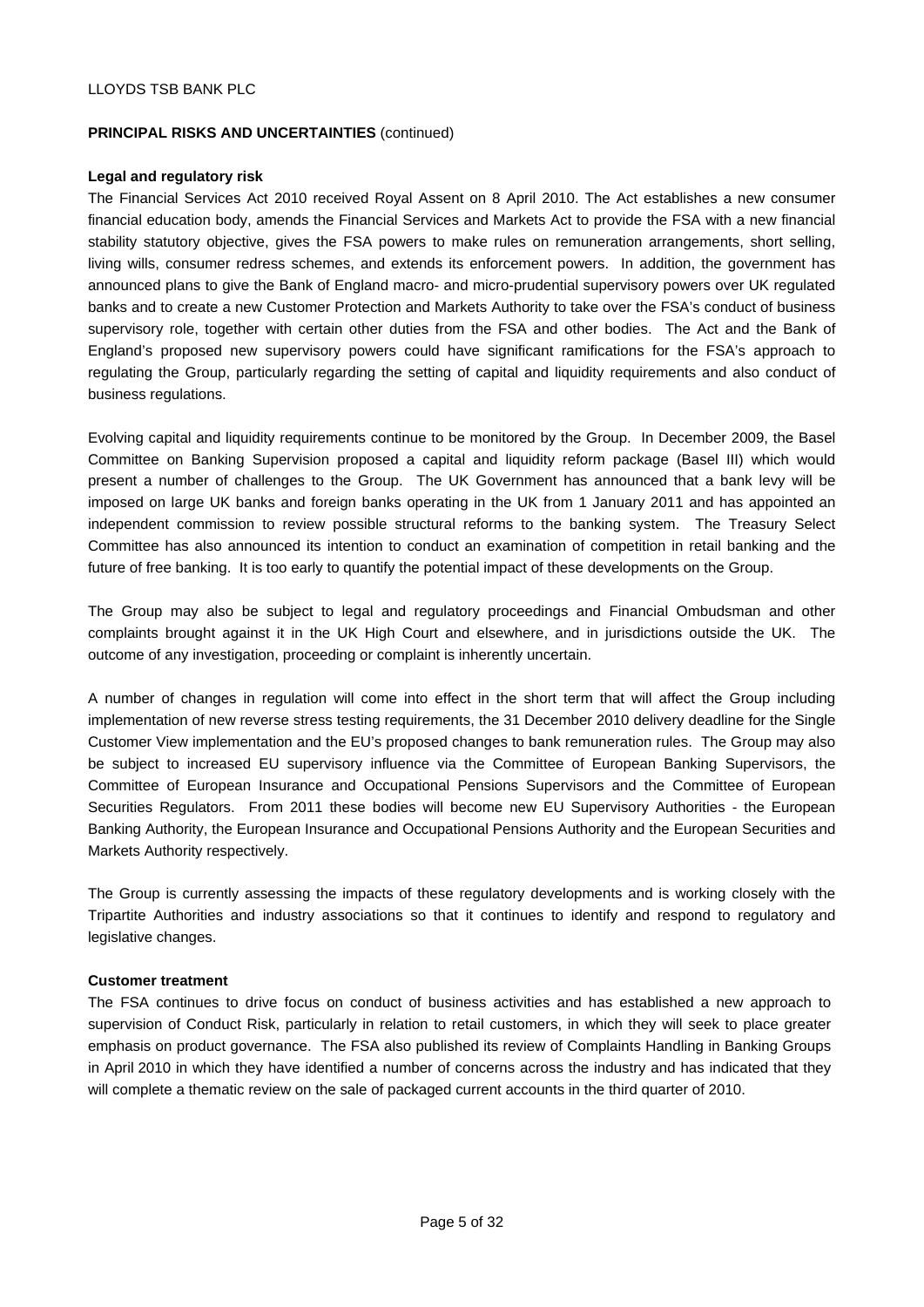## **PRINCIPAL RISKS AND UNCERTAINTIES** (continued)

## **People**

In the first half of 2010, as integration has continued, the Group has proactively managed the relationship with staff. The Group has published revised proposals to harmonise employee terms and conditions across the Group and is consulting with the various representative unions.

## **State aid**

Lloyds Banking Group has made a number of undertakings to HM Treasury regarding both capital and funding support, including additional lending to certain mortgage and business sectors, corporate governance and staff remuneration.

In addition, Lloyds Banking Group is subject to European state aid obligations in line with the restructuring plan agreed with HM Treasury and the EU College of Commissioners in November 2009, which is designed to support the long-term viability of Lloyds Banking Group and address any competition distortions arising from the benefits of state aid.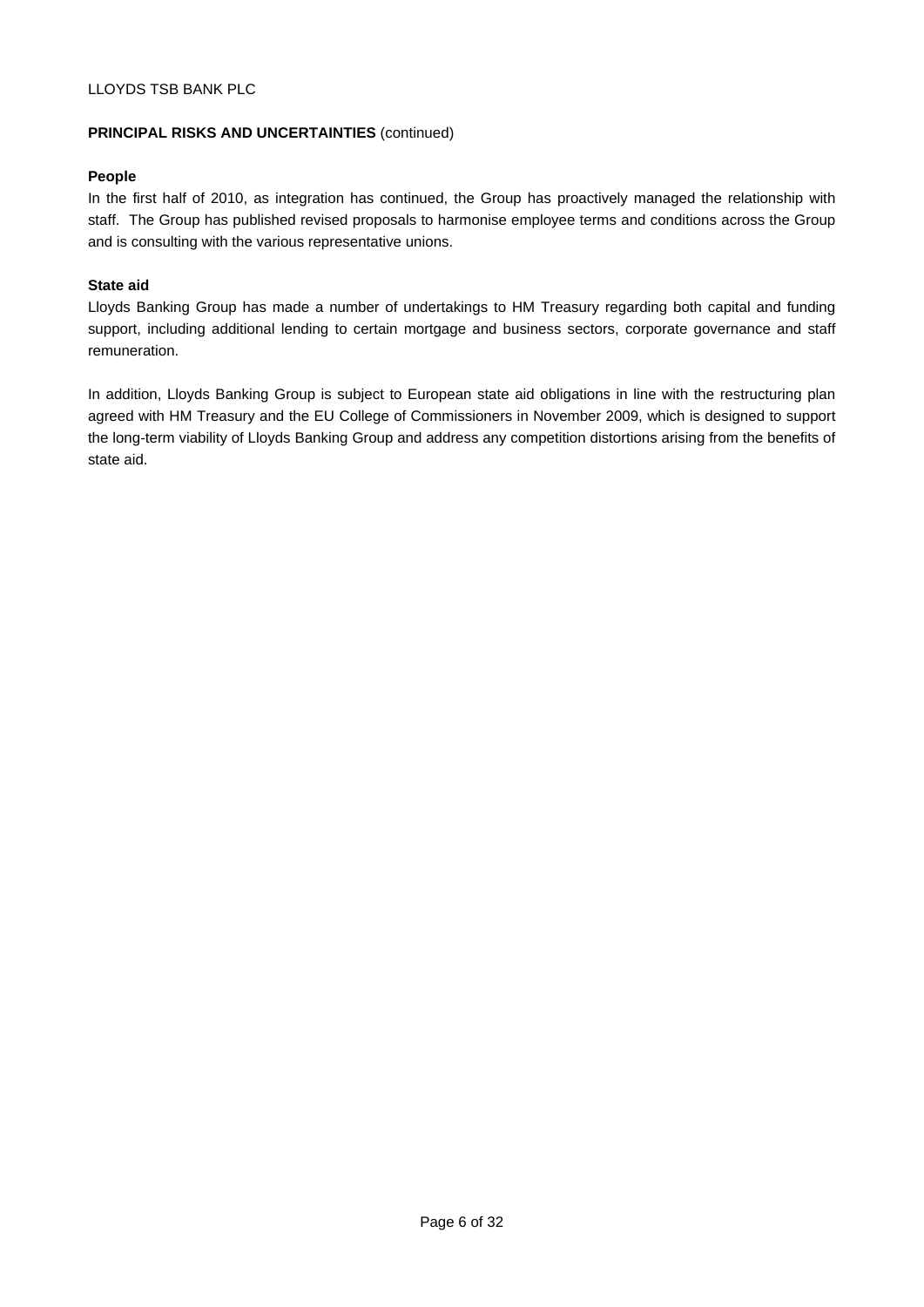## **CONSOLIDATED INCOME STATEMENT**

|                                                   | <b>Note</b>    | Half-year<br>to 30 June<br>2010<br>£ million | Half-year<br>to 30 June<br>2009<br>£ million |
|---------------------------------------------------|----------------|----------------------------------------------|----------------------------------------------|
| Interest and similar income                       |                | 14,825                                       | 6,263                                        |
| Interest and similar expense                      |                | (7, 730)                                     | (3,092)                                      |
| Net interest income                               |                | 7,095                                        | 3,171                                        |
| Fee and commission income                         |                | 2,221                                        | 1,448                                        |
| Fee and commission expense                        |                | (812)                                        | (480)                                        |
| Net fee and commission income                     |                | 1,409                                        | 968                                          |
| Net trading income                                |                | 853                                          | (707)                                        |
| Insurance premium income                          |                | 4,300                                        | 2,197                                        |
| Other operating income                            |                | 1,597                                        | 2,119                                        |
| Other income                                      | 3              | 8,159                                        | 4,577                                        |
| <b>Total income</b>                               |                | 15,254                                       | 7,748                                        |
| Insurance claims                                  |                | (3, 189)                                     | (1, 192)                                     |
| Total income, net of insurance claims             |                | 12,065                                       | 6,556                                        |
| Operating expenses                                | $\overline{4}$ | (5, 791)                                     | (3, 427)                                     |
| <b>Trading surplus</b>                            |                | 6,274                                        | 3,129                                        |
| Impairment                                        | 5              | (5, 423)                                     | (2, 248)                                     |
| Share of results of joint ventures and associates |                | (61)                                         | 1                                            |
| <b>Profit before tax</b>                          |                | 790                                          | 882                                          |
| Taxation                                          | 6              | (576)                                        | (43)                                         |
| Profit for the period                             |                | 214                                          | 839                                          |
| Profit attributable to non-controlling interests  |                | 70                                           | 11                                           |
| Profit attributable to equity shareholders        |                | 144                                          | 828                                          |
| Profit for the period                             |                | 214                                          | 839                                          |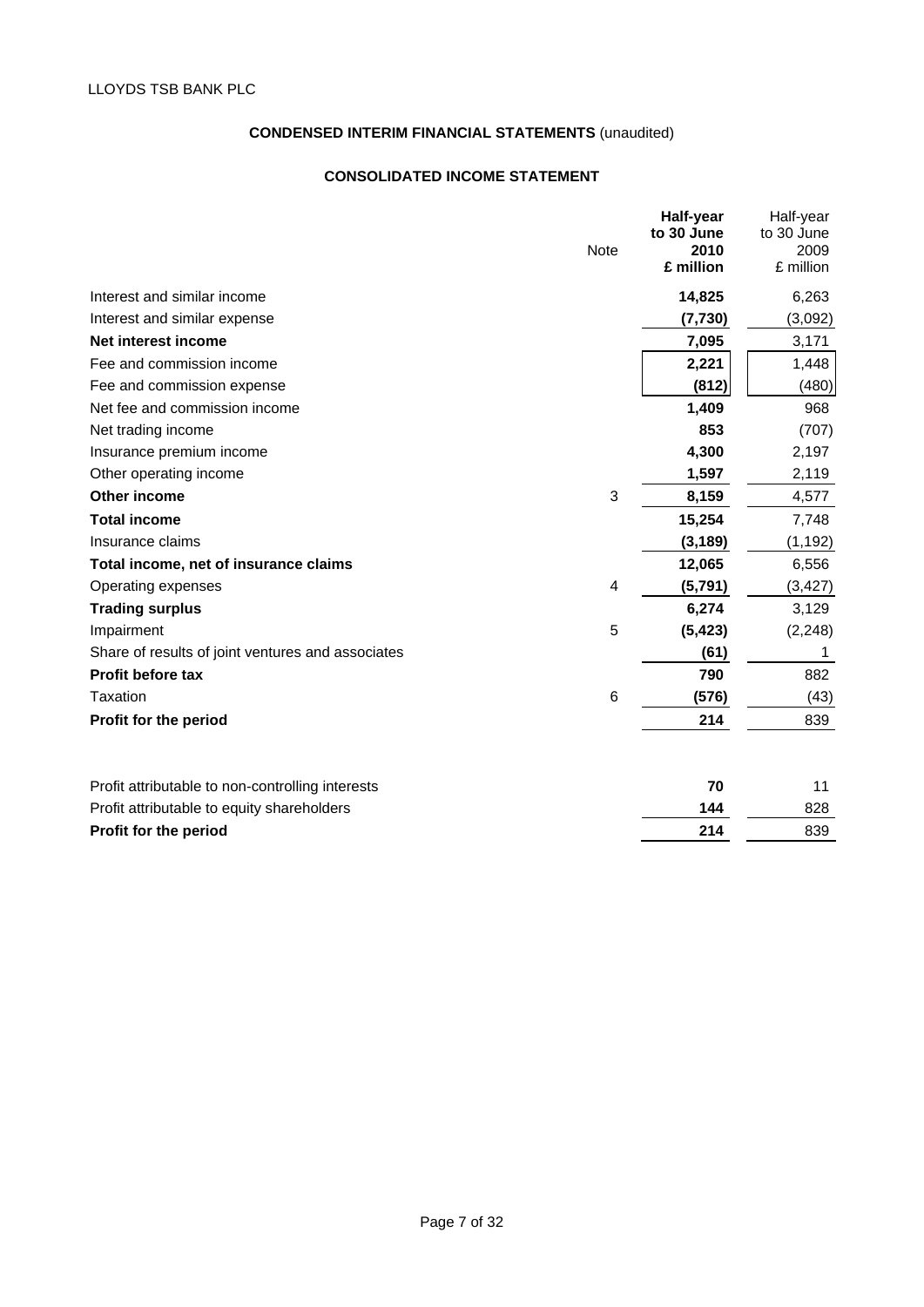## **CONSOLIDATED STATEMENT OF COMPREHENSIVE INCOME**

|                                                                                     | Half-year<br>to 30 June<br>2010<br>£ million | Half-year<br>to 30 June<br>2009<br>£ million |
|-------------------------------------------------------------------------------------|----------------------------------------------|----------------------------------------------|
| Profit for the period                                                               | 214                                          | 839                                          |
| Other comprehensive income:                                                         |                                              |                                              |
| Movements in revaluation reserve in respect of available-for-sale financial assets: |                                              |                                              |
| Change in fair value                                                                | 1,255                                        | 380                                          |
| Transferred to income statement in respect of disposals                             | (147)                                        | (7)                                          |
| Transferred from income statement in respect of impairment                          | 36                                           | 57                                           |
| Other transfers to income statement                                                 | (185)                                        | 46                                           |
| <b>Taxation</b>                                                                     | (357)                                        | (65)                                         |
|                                                                                     | 602                                          | 411                                          |
| Movement in cash flow hedging reserve:                                              |                                              |                                              |
| Effective portion of changes in fair value taken to other comprehensive income      | (535)                                        | 8                                            |
| Net transfers to the income statement                                               | 312                                          | (33)                                         |
| <b>Taxation</b>                                                                     | 73                                           | $\overline{7}$                               |
|                                                                                     | (150)                                        | (18)                                         |
| Currency translation differences:                                                   |                                              |                                              |
| Currency translation differences, before tax                                        | 97                                           | 582                                          |
| Taxation                                                                            | (1)                                          | (383)                                        |
|                                                                                     | 96                                           | 199                                          |
| Other comprehensive income for the period, net of tax                               | 548                                          | 592                                          |
| Total comprehensive income for the period                                           | 762                                          | 1,431                                        |
| Total comprehensive income attributable to non-controlling interests                | 67                                           | 6                                            |
| Total comprehensive income attributable to equity shareholders                      | 695                                          | 1,425                                        |
| Total comprehensive income for the period                                           | 762                                          | 1,431                                        |
|                                                                                     |                                              |                                              |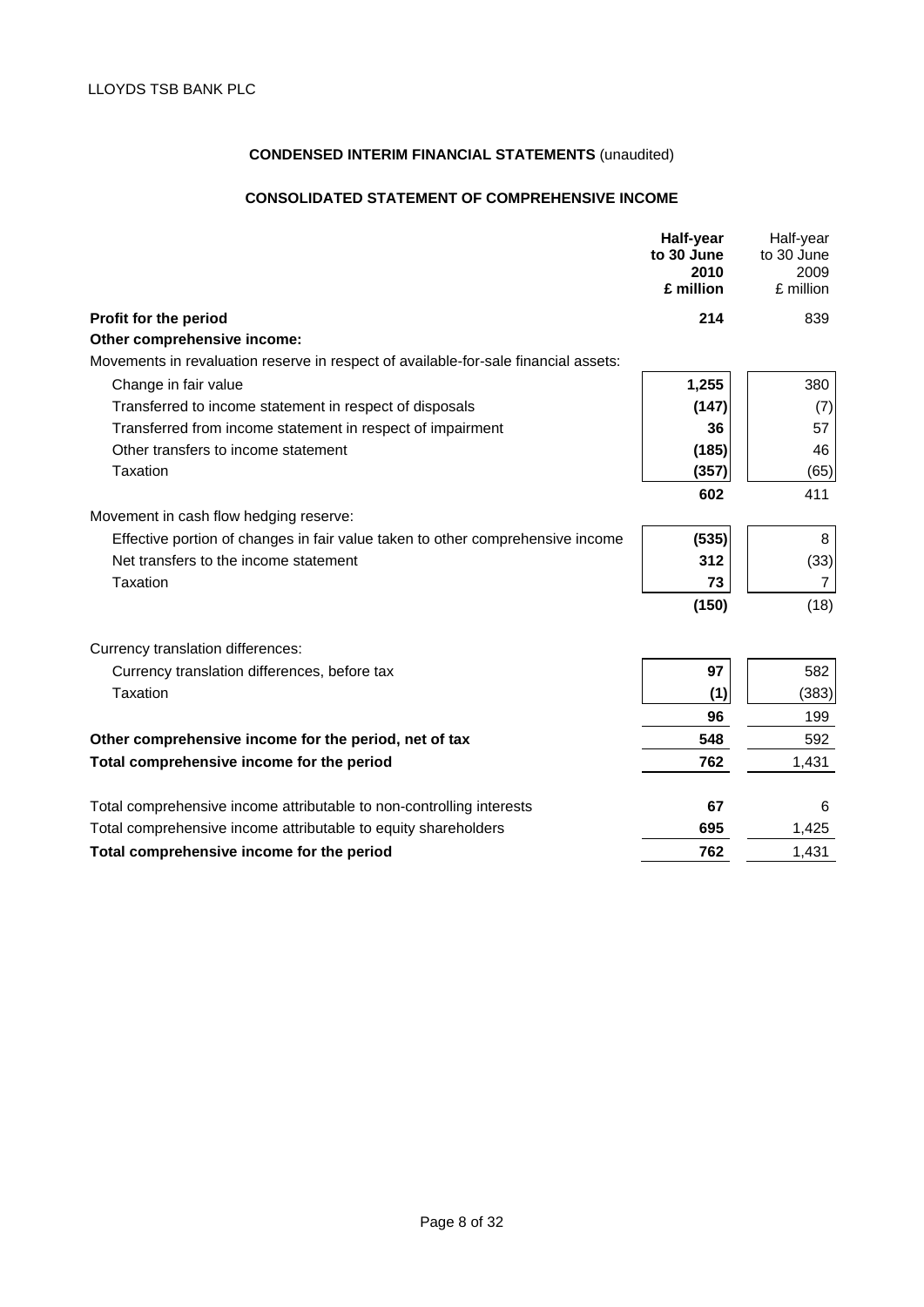## **CONSOLIDATED BALANCE SHEET**

|                                                                         |                | As at<br>30 June | As at<br>31 Dec |
|-------------------------------------------------------------------------|----------------|------------------|-----------------|
|                                                                         | <b>Note</b>    | 2010             | 2009            |
|                                                                         |                | £ million        | £ million       |
| <b>Assets</b>                                                           |                |                  |                 |
| Cash and balances at central banks                                      |                | 53,035           | 36,089          |
| Items in course of collection from banks                                |                | 2,007            | 1,045           |
| Trading and other financial assets at fair value through profit or loss | $\overline{7}$ | 147,519          | 48,894          |
| Derivative financial instruments                                        |                | 59,921           | 18,797          |
| Loans and receivables:                                                  |                |                  |                 |
| Loans and advances to customers                                         | 8              | 612,133          | 231,038         |
| Loans and advances to banks                                             |                | 31,251           | 25,433          |
| Loans and advances to fellow group undertakings                         |                | 16,725           | 164,309         |
| Debt securities                                                         |                | 28,713           | 2,636           |
|                                                                         |                | 688,822          | 423,416         |
| Available-for-sale financial assets                                     |                | 47,696           | 26,089          |
| Investment properties                                                   |                | 5,215            | 2,340           |
| Investments in joint ventures and associates                            |                | 416              | 56              |
| Goodwill                                                                |                | 2,016            | 2,016           |
| Value of in-force business                                              |                | 6,478            | 2,403           |
| Other intangible assets                                                 |                | 3,728            | 205             |
| Tangible fixed assets                                                   |                | 8,786            | 4,125           |
| Current tax recoverable                                                 |                | 241              | 85              |
| Deferred tax assets                                                     |                | 4,912            | 2,438           |
| Retirement benefit asset                                                |                | 727              |                 |
| Other assets                                                            |                | 11,451           | 4,982           |
| <b>Total assets</b>                                                     |                | 1,042,970        | 572,980         |
|                                                                         |                |                  |                 |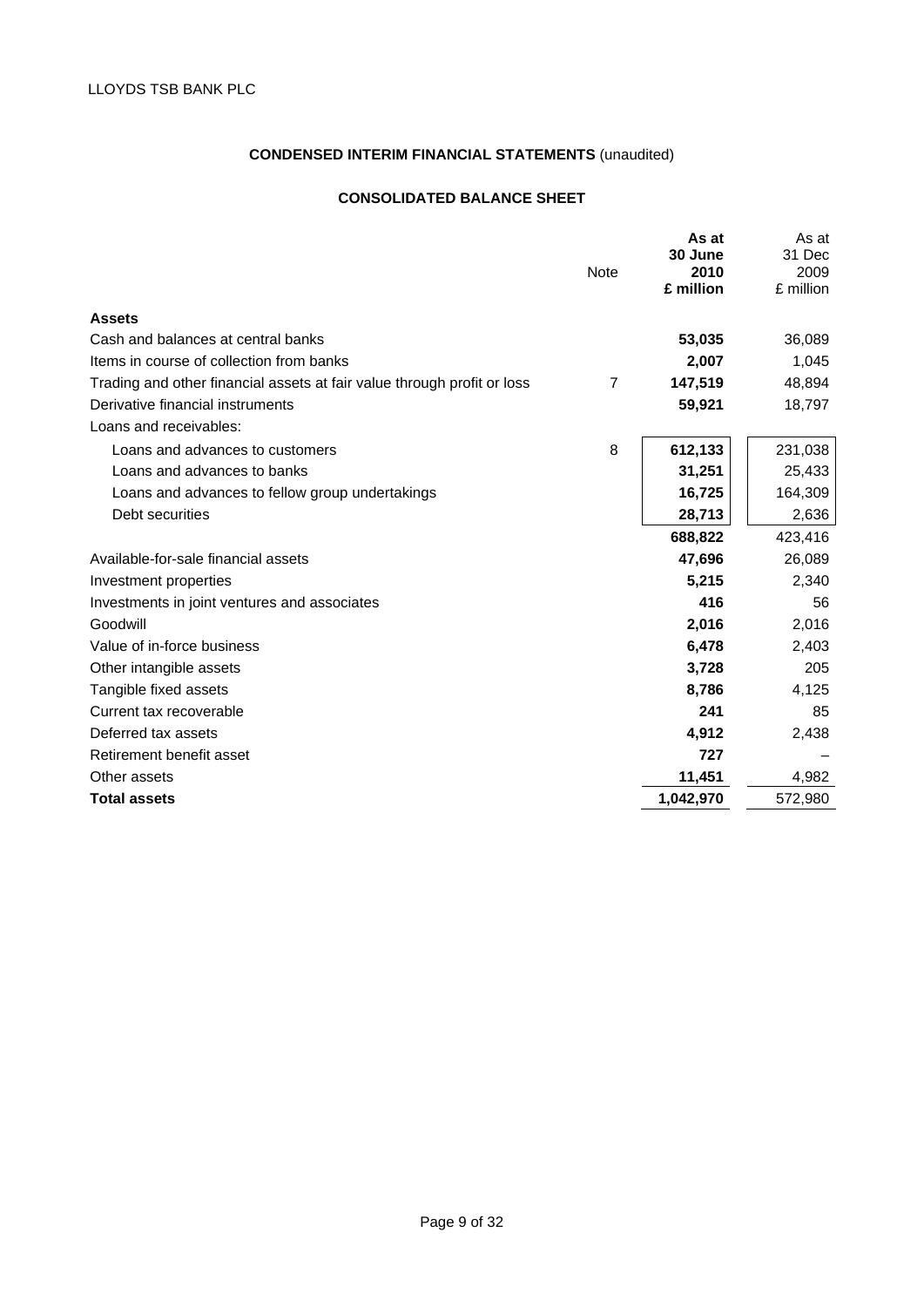## **CONSOLIDATED BALANCE SHEET** (continued)

|                                                                              |             | As at           | As at                  |
|------------------------------------------------------------------------------|-------------|-----------------|------------------------|
|                                                                              | <b>Note</b> | 30 June<br>2010 | 31 Dec<br>$2009^{(1)}$ |
| <b>Equity and liabilities</b>                                                |             | £ million       | £ million              |
| Liabilities                                                                  |             |                 |                        |
| Deposits from banks                                                          |             | 69,640          | 53,045                 |
| <b>Customer deposits</b>                                                     |             | 420,438         | 174,658                |
| Deposits from fellow group undertakings                                      |             | 20,178          | 104,899                |
| Items in course of transmission to banks                                     |             | 1,148           | 542                    |
| Trading and other financial liabilities at fair value through profit or loss |             | 29,384          | 6,362                  |
| Derivative financial instruments                                             |             | 51,695          | 16,733                 |
| Notes in circulation                                                         |             | 999             |                        |
| Debt securities in issue                                                     | 11          | 221,801         | 120,719                |
| Liabilities arising from insurance contracts and participating               |             |                 |                        |
| investment contracts                                                         |             | 74,962          | 36,960                 |
| Liabilities arising from non-participating investment contracts              |             | 45,314          | 15,734                 |
| Unallocated surplus within insurance businesses                              |             | 928             | 310                    |
| Other liabilities                                                            |             | 27,855          | 12,263                 |
| Retirement benefit obligations                                               |             | 424             | 474                    |
| <b>Current tax liabilities</b>                                               |             | 57              | 22                     |
| Deferred tax liabilities                                                     |             | 195             |                        |
| Other provisions                                                             |             | 885             | 547                    |
| Subordinated liabilities                                                     | 12          | 32,088          | 15,999                 |
| <b>Total liabilities</b>                                                     |             | 997,991         | 559,267                |
| <b>Equity</b>                                                                |             |                 |                        |
| Share capital                                                                | 13          | 1,571           | 1,547                  |
| Share premium account                                                        | 14          | 32,164          | 8,555                  |
| Other reserves                                                               | 14          | 5,557           | (1, 342)               |
| <b>Retained profits</b>                                                      | 14          | 4,804           | 4,660                  |
| <b>Shareholders' equity</b>                                                  |             | 44,096          | 13,420                 |
| Non-controlling interests                                                    |             | 883             | 293                    |
| <b>Total equity</b>                                                          |             | 44,979          | 13,713                 |
| <b>Total equity and liabilities</b>                                          |             | 1,042,970       | 572,980                |
| (1)<br>Restated – see note 2.                                                |             |                 |                        |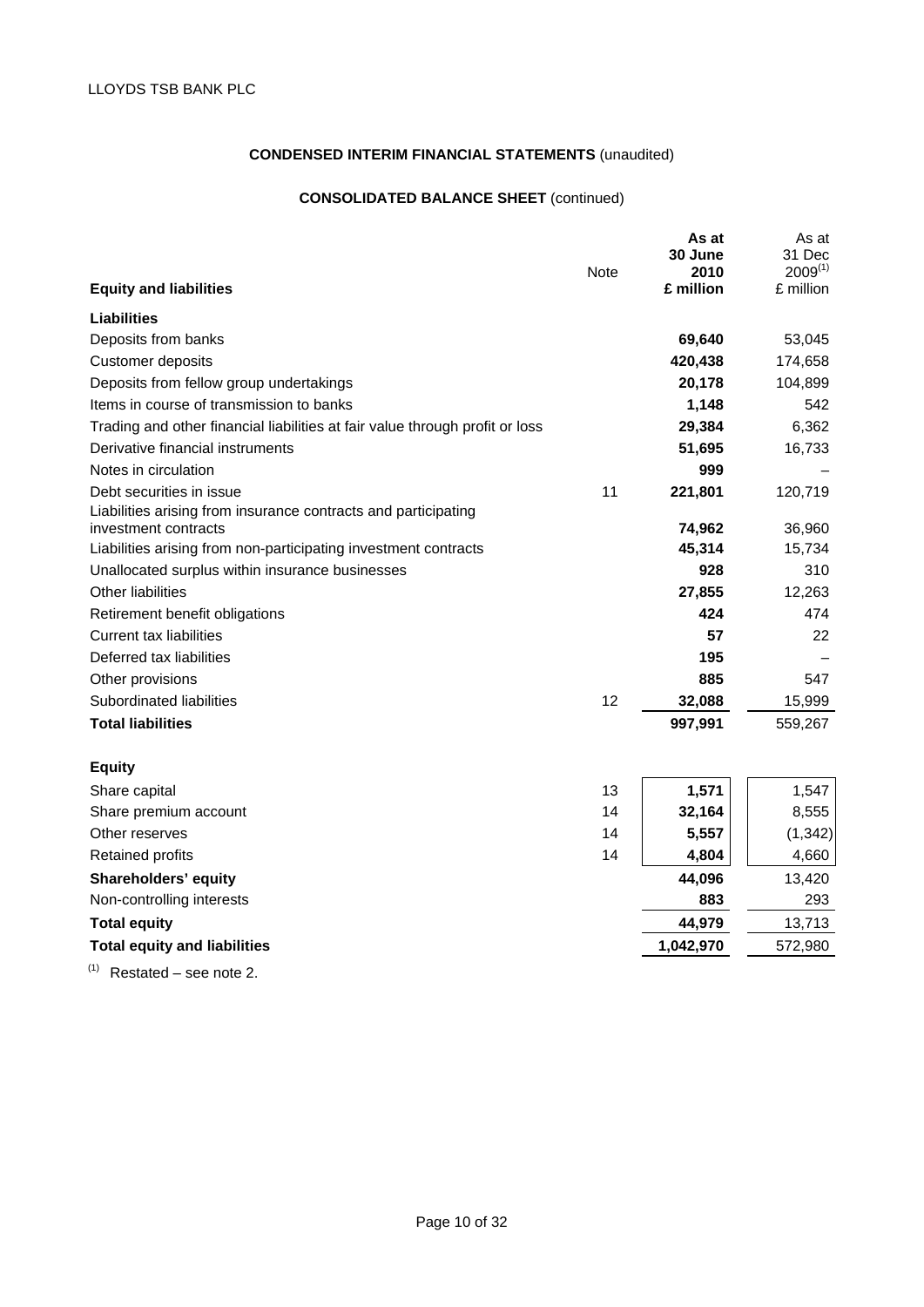## **CONSOLIDATED STATEMENT OF CHANGES IN EQUITY**

| Share<br>Non-<br>capital<br>Retained<br>Other<br>controlling<br>and<br>profits<br>Total<br>premium<br>reserves<br>interests<br>£ million<br>£ million<br>£ million<br>£ million<br>£ million<br>Balance at 1 January 2009:<br>4,502<br>(2,824)<br>306<br>As previously stated<br>7,588<br>9,266<br>Prior year adjustment (note 2)<br>131<br>(131)<br>4,502<br>9,266<br>306<br>(2,693)<br>7,457<br>Restated<br>597<br>828<br>1,425<br>6<br>Total comprehensive income<br>Other movements in non-controlling<br>(1)<br>interests<br>311<br>4,502<br>(2,096)<br>8,285<br>10,691<br>Balance at 30 June 2009<br>754<br>Total comprehensive income<br>(3,625)<br>(2,871)<br>(1)<br>5,600<br>Capital injection<br>5,600<br><b>Dividends</b><br>(18)<br>Other movements in non-controlling<br>1<br>interests<br>10,102<br>(1, 342)<br>4,660<br>13,420<br>293<br>Balance at 31 December 2009<br>551<br>695<br>67<br>144<br>Total comprehensive income<br><b>Dividends</b><br>(8)<br>Issue of ordinary shares:<br>On transfer of HBOS (note 18)<br>21,394<br>21,394<br>Other<br>2,239<br>2,239<br>6,348<br>Reserve arising on transfer of HBOS<br>6,348<br>Adjustment on acquisition<br>1,271<br>Extinguishment of non-controlling<br>(735)<br>interests<br>Repayment of capital to non-<br>(5)<br>controlling interests<br>33,735<br>4,804<br>44,096<br>883<br>Balance as at 30 June 2010<br>5,557 |  | Attributable to equity shareholders |  |                    |
|-------------------------------------------------------------------------------------------------------------------------------------------------------------------------------------------------------------------------------------------------------------------------------------------------------------------------------------------------------------------------------------------------------------------------------------------------------------------------------------------------------------------------------------------------------------------------------------------------------------------------------------------------------------------------------------------------------------------------------------------------------------------------------------------------------------------------------------------------------------------------------------------------------------------------------------------------------------------------------------------------------------------------------------------------------------------------------------------------------------------------------------------------------------------------------------------------------------------------------------------------------------------------------------------------------------------------------------------------------------------------------------------|--|-------------------------------------|--|--------------------|
|                                                                                                                                                                                                                                                                                                                                                                                                                                                                                                                                                                                                                                                                                                                                                                                                                                                                                                                                                                                                                                                                                                                                                                                                                                                                                                                                                                                           |  |                                     |  | Total<br>£ million |
|                                                                                                                                                                                                                                                                                                                                                                                                                                                                                                                                                                                                                                                                                                                                                                                                                                                                                                                                                                                                                                                                                                                                                                                                                                                                                                                                                                                           |  |                                     |  |                    |
|                                                                                                                                                                                                                                                                                                                                                                                                                                                                                                                                                                                                                                                                                                                                                                                                                                                                                                                                                                                                                                                                                                                                                                                                                                                                                                                                                                                           |  |                                     |  | 9,572              |
|                                                                                                                                                                                                                                                                                                                                                                                                                                                                                                                                                                                                                                                                                                                                                                                                                                                                                                                                                                                                                                                                                                                                                                                                                                                                                                                                                                                           |  |                                     |  |                    |
|                                                                                                                                                                                                                                                                                                                                                                                                                                                                                                                                                                                                                                                                                                                                                                                                                                                                                                                                                                                                                                                                                                                                                                                                                                                                                                                                                                                           |  |                                     |  | 9,572              |
|                                                                                                                                                                                                                                                                                                                                                                                                                                                                                                                                                                                                                                                                                                                                                                                                                                                                                                                                                                                                                                                                                                                                                                                                                                                                                                                                                                                           |  |                                     |  | 1,431              |
|                                                                                                                                                                                                                                                                                                                                                                                                                                                                                                                                                                                                                                                                                                                                                                                                                                                                                                                                                                                                                                                                                                                                                                                                                                                                                                                                                                                           |  |                                     |  | (1)                |
|                                                                                                                                                                                                                                                                                                                                                                                                                                                                                                                                                                                                                                                                                                                                                                                                                                                                                                                                                                                                                                                                                                                                                                                                                                                                                                                                                                                           |  |                                     |  | 11,002             |
|                                                                                                                                                                                                                                                                                                                                                                                                                                                                                                                                                                                                                                                                                                                                                                                                                                                                                                                                                                                                                                                                                                                                                                                                                                                                                                                                                                                           |  |                                     |  | (2,872)            |
|                                                                                                                                                                                                                                                                                                                                                                                                                                                                                                                                                                                                                                                                                                                                                                                                                                                                                                                                                                                                                                                                                                                                                                                                                                                                                                                                                                                           |  |                                     |  | 5,600              |
|                                                                                                                                                                                                                                                                                                                                                                                                                                                                                                                                                                                                                                                                                                                                                                                                                                                                                                                                                                                                                                                                                                                                                                                                                                                                                                                                                                                           |  |                                     |  | (18)               |
|                                                                                                                                                                                                                                                                                                                                                                                                                                                                                                                                                                                                                                                                                                                                                                                                                                                                                                                                                                                                                                                                                                                                                                                                                                                                                                                                                                                           |  |                                     |  | 1                  |
|                                                                                                                                                                                                                                                                                                                                                                                                                                                                                                                                                                                                                                                                                                                                                                                                                                                                                                                                                                                                                                                                                                                                                                                                                                                                                                                                                                                           |  |                                     |  | 13,713             |
|                                                                                                                                                                                                                                                                                                                                                                                                                                                                                                                                                                                                                                                                                                                                                                                                                                                                                                                                                                                                                                                                                                                                                                                                                                                                                                                                                                                           |  |                                     |  | 762                |
|                                                                                                                                                                                                                                                                                                                                                                                                                                                                                                                                                                                                                                                                                                                                                                                                                                                                                                                                                                                                                                                                                                                                                                                                                                                                                                                                                                                           |  |                                     |  | (8)                |
|                                                                                                                                                                                                                                                                                                                                                                                                                                                                                                                                                                                                                                                                                                                                                                                                                                                                                                                                                                                                                                                                                                                                                                                                                                                                                                                                                                                           |  |                                     |  |                    |
|                                                                                                                                                                                                                                                                                                                                                                                                                                                                                                                                                                                                                                                                                                                                                                                                                                                                                                                                                                                                                                                                                                                                                                                                                                                                                                                                                                                           |  |                                     |  | 21,394             |
|                                                                                                                                                                                                                                                                                                                                                                                                                                                                                                                                                                                                                                                                                                                                                                                                                                                                                                                                                                                                                                                                                                                                                                                                                                                                                                                                                                                           |  |                                     |  | 2,239              |
|                                                                                                                                                                                                                                                                                                                                                                                                                                                                                                                                                                                                                                                                                                                                                                                                                                                                                                                                                                                                                                                                                                                                                                                                                                                                                                                                                                                           |  |                                     |  | 6,348              |
|                                                                                                                                                                                                                                                                                                                                                                                                                                                                                                                                                                                                                                                                                                                                                                                                                                                                                                                                                                                                                                                                                                                                                                                                                                                                                                                                                                                           |  |                                     |  | 1,271              |
|                                                                                                                                                                                                                                                                                                                                                                                                                                                                                                                                                                                                                                                                                                                                                                                                                                                                                                                                                                                                                                                                                                                                                                                                                                                                                                                                                                                           |  |                                     |  | (735)              |
|                                                                                                                                                                                                                                                                                                                                                                                                                                                                                                                                                                                                                                                                                                                                                                                                                                                                                                                                                                                                                                                                                                                                                                                                                                                                                                                                                                                           |  |                                     |  | (5)                |
|                                                                                                                                                                                                                                                                                                                                                                                                                                                                                                                                                                                                                                                                                                                                                                                                                                                                                                                                                                                                                                                                                                                                                                                                                                                                                                                                                                                           |  |                                     |  | 44,979             |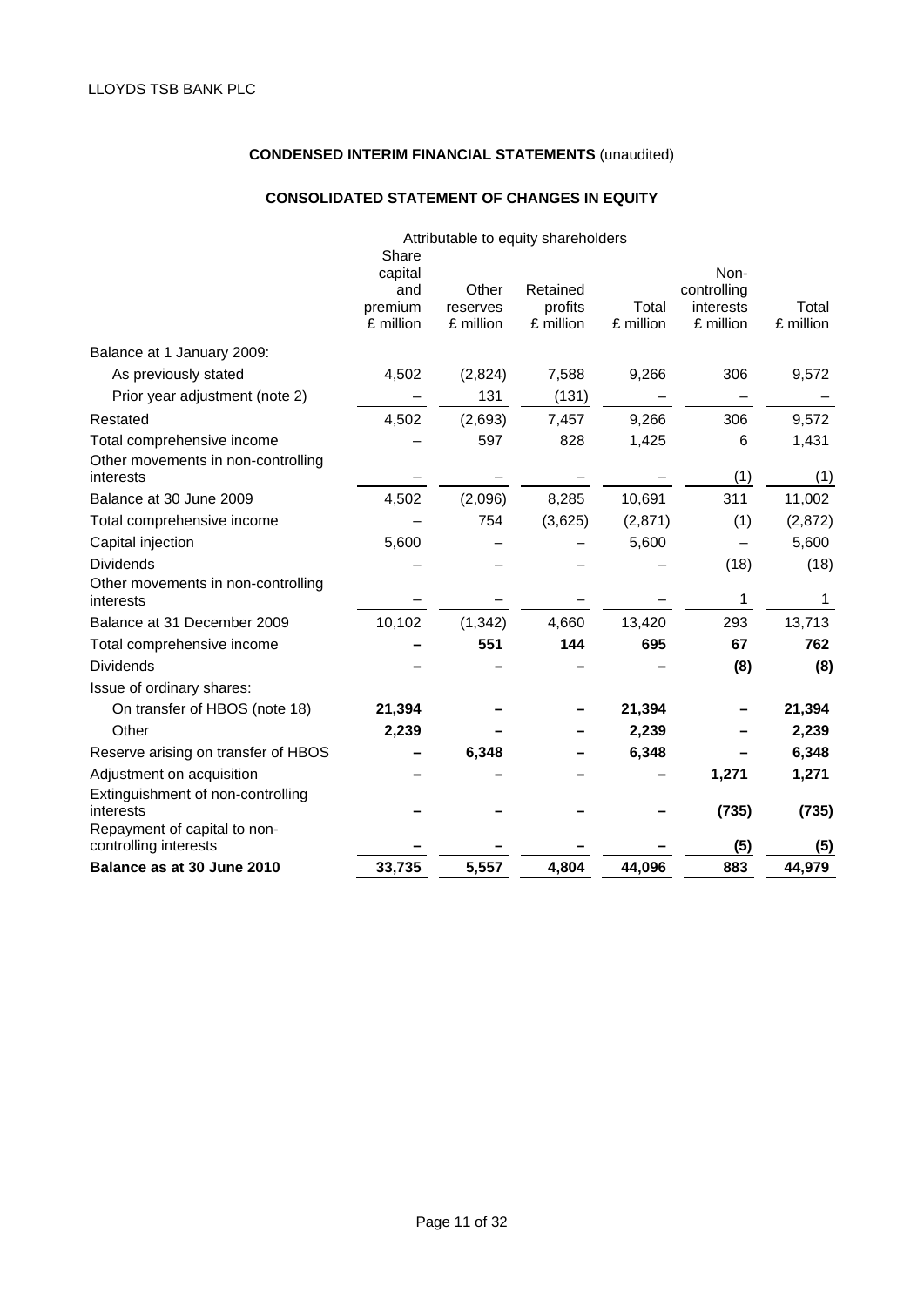## **CONSOLIDATED CASH FLOW STATEMENT**

|                                                                        | Half-year<br>to 30 June<br>2010 | Half-year<br>to 30 June<br>2009 |
|------------------------------------------------------------------------|---------------------------------|---------------------------------|
|                                                                        | £ million                       | £ million                       |
| <b>Profit before tax</b>                                               | 790                             | 882                             |
| Adjustments for:                                                       |                                 |                                 |
| Change in operating assets                                             | 8,073                           | (57, 735)                       |
| Change in operating liabilities                                        | (5,677)                         | 68,491                          |
| Non-cash and other items                                               | 2,255                           | 892                             |
| Tax (paid) received                                                    | (143)                           | 4                               |
| Net cash provided by operating activities                              | 5,298                           | 12,534                          |
| Cash flows from investing activities                                   |                                 |                                 |
| Purchase of available-for-sale financial assets                        | (17, 521)                       | (425, 243)                      |
| Proceeds from sale and maturity of available-for-sale financial assets | 18,555                          | 460,009                         |
| Purchase of fixed assets                                               | (1, 812)                        | (568)                           |
| Proceeds from sale of fixed assets                                     | 1,667                           | 310                             |
| Acquisition of businesses, net of cash acquired                        | 9,077                           | (15)                            |
| Disposal of businesses, net of cash disposed                           | 239                             |                                 |
| Net cash provided by investing activities                              | 10,205                          | 34,493                          |
| Cash flows from financing activities                                   |                                 |                                 |
| Dividends paid to non-controlling interests                            | (8)                             |                                 |
| Interest paid on subordinated liabilities                              | (945)                           | (579)                           |
| Proceeds from issue of subordinated liabilities                        | 1,968                           |                                 |
| Repayment of subordinated liabilities                                  |                                 | (486)                           |
| Repayment of capital to non-controlling interests                      | (5)                             | (1)                             |
| Net cash provided by (used in) financing activities                    | 1,010                           | (1,066)                         |
| Effects of exchange rate changes on cash and cash equivalents          | 181                             | (335)                           |
| Change in cash and cash equivalents                                    | 16,694                          | 45,626                          |
| Cash and cash equivalents at beginning of period                       | 62,785                          | 32,760                          |
| Cash and cash equivalents at end of period                             | 79,479                          | 78,386                          |

Cash and cash equivalents comprise cash and balances at central banks (excluding mandatory deposits) and amounts due from banks with a maturity of less than three months.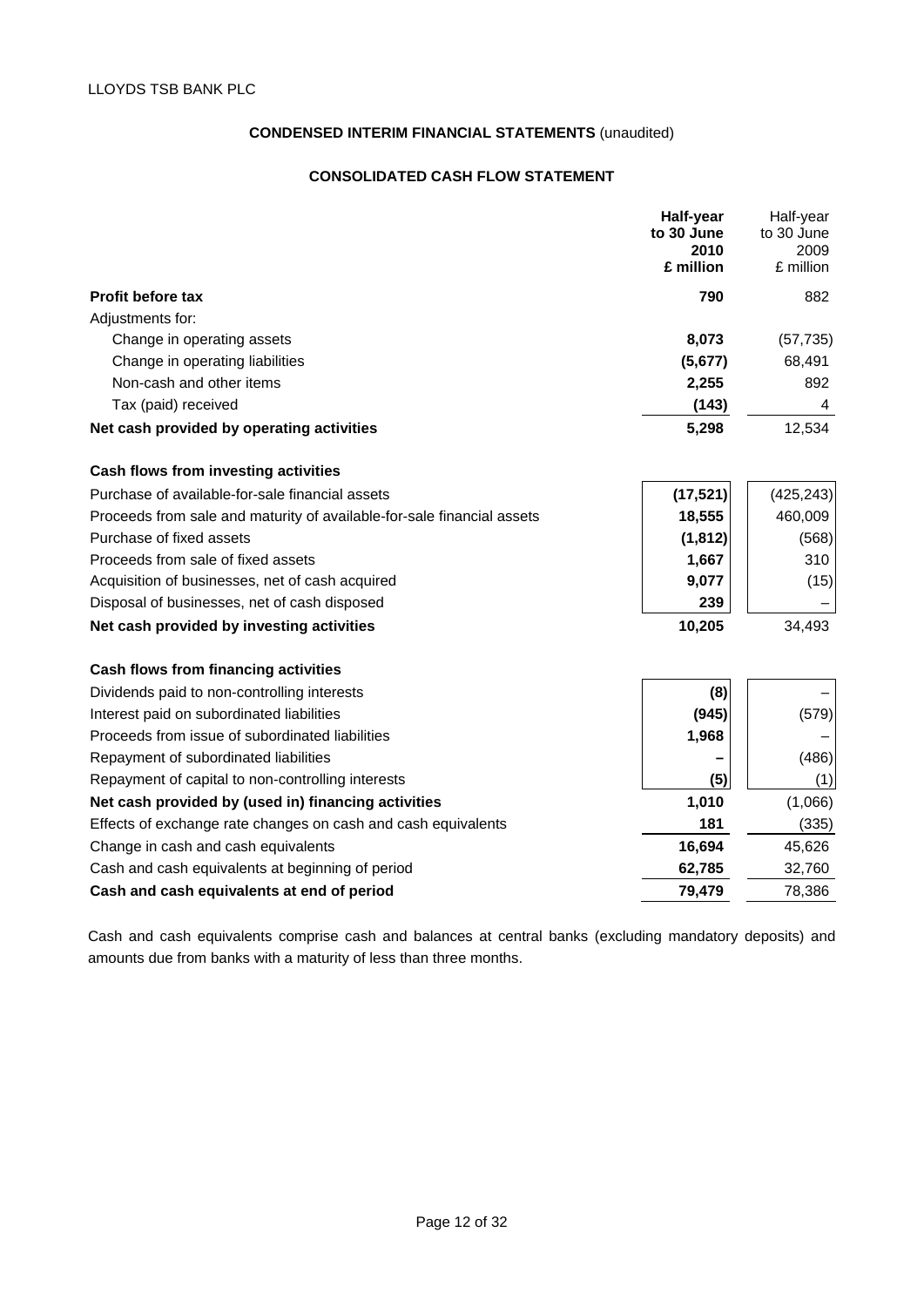## **NOTES**

|                  |                                                                         | Page |
|------------------|-------------------------------------------------------------------------|------|
| 1                | Basis of preparation                                                    | 14   |
| $\overline{2}$   | Accounting policies, presentation and estimates                         | 14   |
| 3                | Other income                                                            | 17   |
| 4                | Operating expenses                                                      | 18   |
| 5                | Impairment                                                              | 18   |
| 6                | Taxation                                                                | 19   |
| 7                | Trading and other financial assets at fair value through profit or loss | 19   |
| 8                | Loans and advances to customers                                         | 20   |
| $\boldsymbol{9}$ | Allowance for impairment losses on loans and receivables                | 20   |
| 10               | Securitisations and covered bonds                                       | 21   |
| 11               | Debt securities in issue                                                | 22   |
| 12               | Subordinated liabilities                                                | 22   |
| 13               | Share capital                                                           | 22   |
| 14               | Reserves                                                                | 23   |
| 15               | Contingent liabilities and commitments                                  | 23   |
| 16               | Capital ratios                                                          | 24   |
| 17               | Legal and regulatory matters                                            | 25   |
| 18               | Acquisition of HBOS plc                                                 | 27   |
| 19               | Related party transactions                                              | 27   |
| 20               | June 2010 Budget statement                                              | 28   |
| 21               | Events after the balance sheet date                                     | 28   |
| 22               | Ultimate parent undertaking                                             | 28   |
| 23               | Other information                                                       | 28   |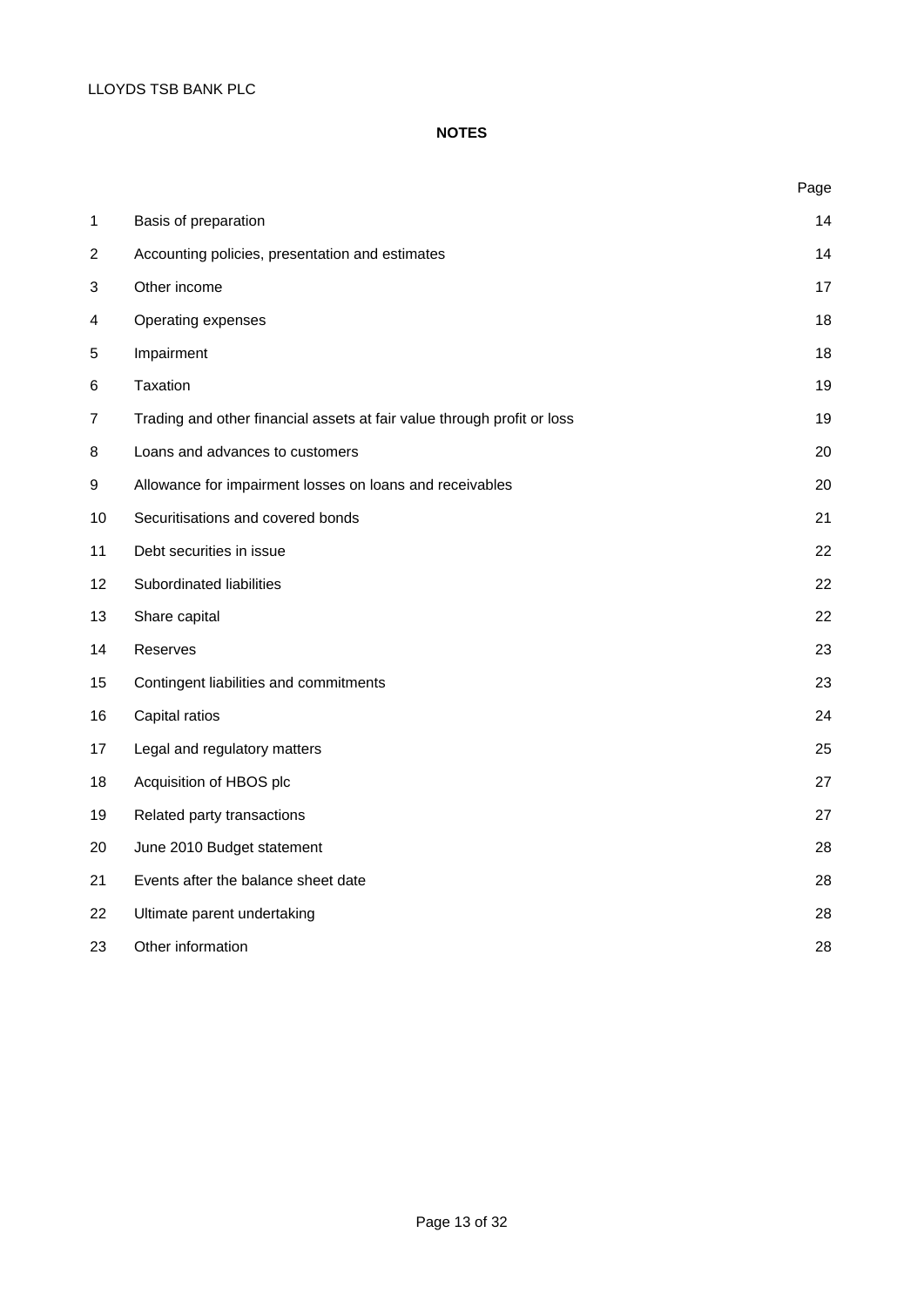## **1. Basis of preparation**

The Directors consider that it is appropriate to continue to adopt the going concern basis in preparing the condensed interim financial statements. In reaching this assessment, the directors have considered projections for the Group's capital and funding position and have had regard to the factors set out in Principal Risks and Uncertainties: Liquidity and funding on page 3.

As explained in note 18, Lloyds Banking Group plc transferred its investment in HBOS plc to Lloyds TSB Bank plc on 1 January 2010. In accordance with the accounting treatment available under IFRS 3 (Revised) for business combinations involving entities under common control, Lloyds TSB Bank plc was not required to fair value the acquired business at the date of transfer. Instead, the assets and liabilities were incorporated at the amounts at which they were recorded within Lloyds Banking Group at that date. The difference between the consolidated net asset value of HBOS plc at the date of transfer and the consideration paid, which was equal to Lloyds Banking Group plc's original cost of investment, has been credited to a merger reserve.

## **2. Accounting policies, presentation and estimates**

These condensed interim financial statements as at and for the half-year to 30 June 2010 have been prepared in accordance with the Disclosure and Transparency Rules of the Financial Services Authority and with International Accounting Standard (IAS) 34 *Interim Financial Reporting*, as adopted by the European Union. They do not include all of the information required for full annual financial statements and should be read in conjunction with the Group's consolidated financial statements as at and for the year ended 31 December 2009 which were prepared in accordance with International Financial Reporting Standards (IFRS) as adopted by the European Union. Copies of the 2009 annual report and accounts can be found on the Lloyds Banking Group's website, www.lloydsbankinggroup.com, or are available upon request from Group Secretariat, Lloyds Banking Group plc, 25 Gresham Street, London EC2V 7HN.

#### *Accounting policies*

The accounting policies are consistent with those applied by the Group in its 2009 annual report and accounts, except as described below.

During 2010, the International Financial Reporting Interpretations Committee clarified the treatment of amounts previously recognised in equity in respect of assets that were transferred from the available-for-sale category to the loans and receivables category. When an impairment loss is recognised in respect of such transferred financial assets, the unamortised balance of any available-for-sale reserve that remains in equity should be transferred to the income statement and recorded as part of the impairment loss.

The Group has changed its accounting policy to reflect this clarification. Under the Group's previous accounting policy, when such a transferred financial asset became impaired, not all of the unamortised amounts previously transferred to equity were recycled to the income statement and therefore continued to be accreted over the expected remaining life of the financial asset. The change is applied retrospectively and the effect has been to reduce retained profits and increase available-for-sale reserves by £131 million at 1 January 2009; shareholders' equity is unchanged. There was no material effect on the Group's income statement in the first half of 2010 or in the first half or second half of 2009.

In accordance with IAS 34, the Group's income tax expense for the six months ended 30 June 2010 is based on the best estimate of the weighted-average annual income tax rate expected for the full financial year. This best estimate does not take into account the impact of changes announced in the June 2010 UK Budget which were not substantively enacted by 30 June 2010.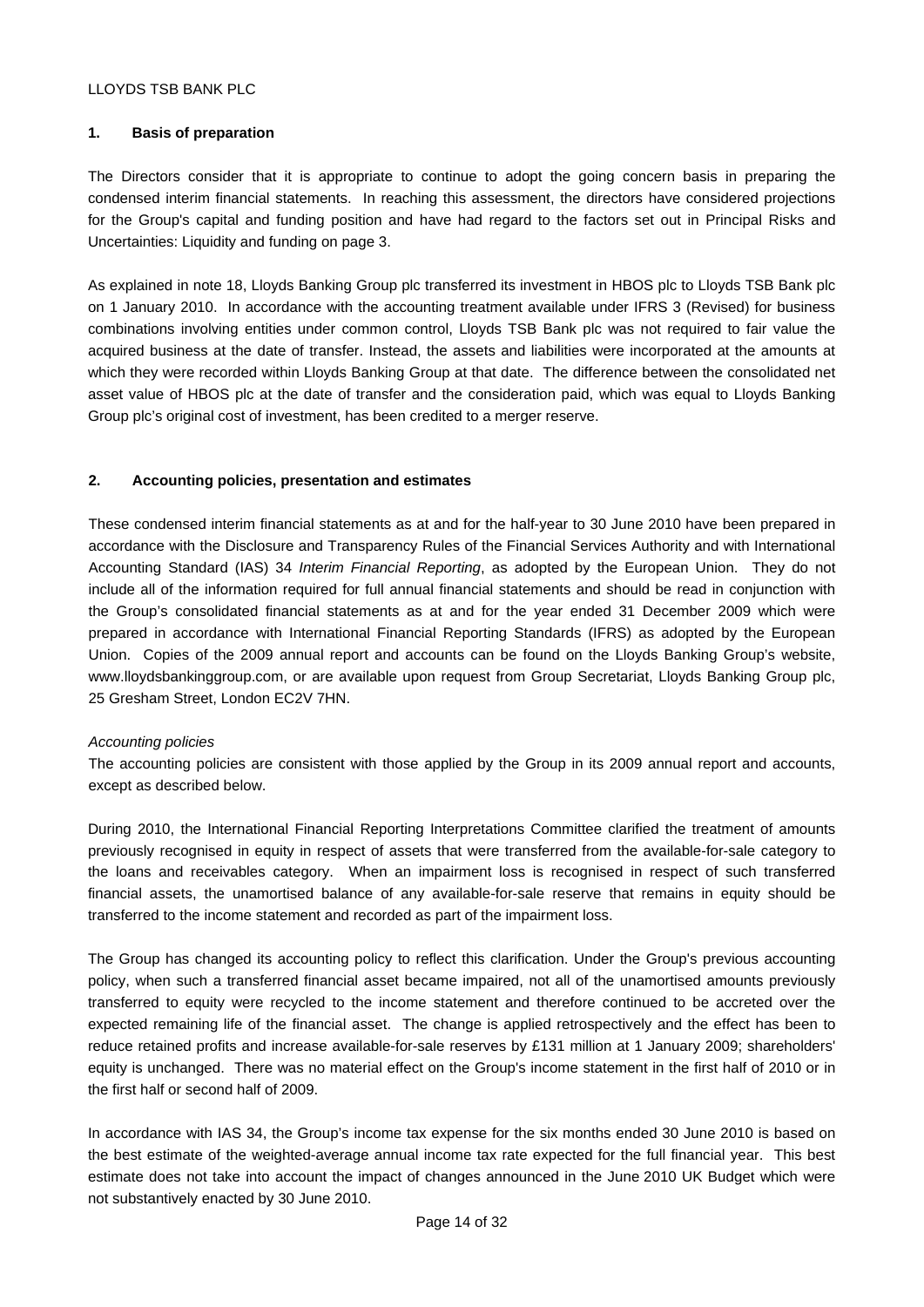## **2. Accounting policies, presentation and estimates** (continued)

In accordance with IAS 19 *Employee Benefits* and the Group's normal practice, the valuation of the Group's pension schemes will be formally updated at the year end. During the first half of 2010, the Group's defined benefit pension obligation was adjusted to reflect the effect of the change in the terms of the Group's pension schemes (see note 4). However, no valuation adjustment has been made to the Group's retirement benefit assets and liabilities at 30 June 2010.

The preparation of interim financial statements requires management to make judgements, estimates and assumptions that impact the application of accounting policies and the reported amounts of assets, liabilities, income and expenses. Due to the inherent uncertainty in making estimates, actual results reported in future periods may be based upon amounts which differ from those estimates. Estimates, judgements and assumptions are continually evaluated and are based on historical experience and other factors, including expectations of future events that are believed to be reasonable under the circumstances. There have been no significant changes in the basis upon which estimates have been determined, compared to those applied at 31 December 2009.

## *New accounting pronouncements*

The Group has adopted the following new standards and amendments to standards which became effective for financial years beginning on or after 1 January 2010. None of these standards or amendments have had a material impact on these condensed interim financial statements.

- (i) IFRS 3 *Business Combinations*. The revised standard continues to require the use of the acquisition method of accounting for business combinations. All payments to purchase a business are to be recorded at fair value at the acquisition date, some contingent payments are subsequently remeasured at fair value through income, goodwill may be calculated based on the parent's share of net assets or it may include goodwill related to the non-controlling interest, and all transaction costs are expensed.
- (ii) IAS 27 *Consolidated and Separate Financial Statements*. Requires the effects of all transactions with noncontrolling interests to be recorded in equity if there is no change in control; any remaining interest in an investee is re-measured to fair value in determining the gain or loss recognised in profit or loss where control over the investee is lost.
- (iii) IFRIC 17 *Distributions of Non-cash Assets to Owners*. Provides accounting guidance for non-reciprocal distributions of non-cash assets to owners (and those in which owners may elect to receive a cash alternative).
- (iv) Amendment to IAS 39 *Financial Instruments: Recognition and Measurement 'Eligible Hedged Items'*. Clarifies how the principles underlying hedge accounting should be applied in particular situations.
- (v) *Improvements to IFRSs* (issued April 2009). Sets out minor amendments to IFRS standards as part of the annual improvements process.

#### *Future accounting developments*

The following pronouncements will be relevant to the Group but are not applicable for the year ending 31 December 2010 and have not been applied in preparing these condensed interim financial statements. The full impact of these accounting changes is currently being assessed by the Group.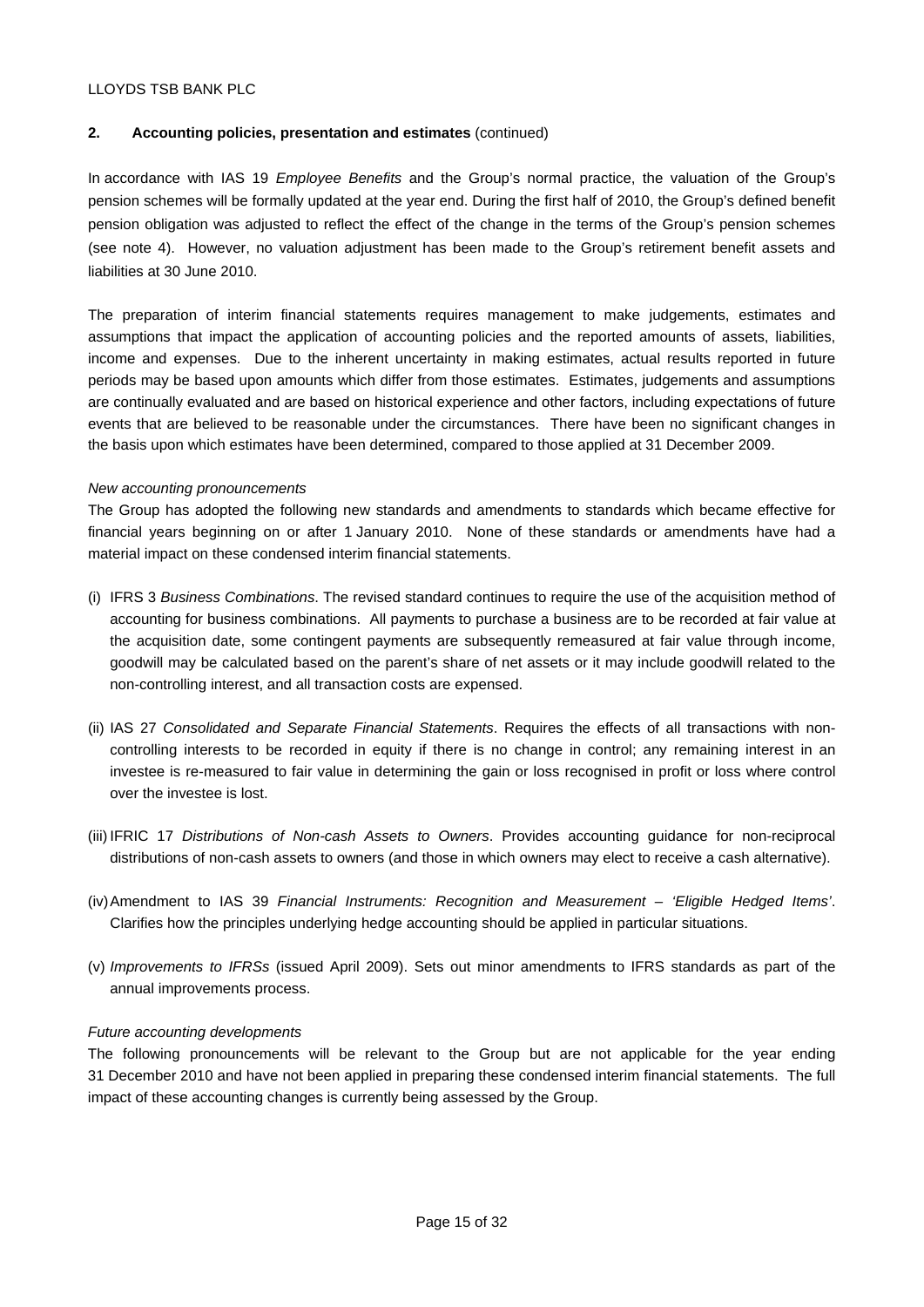## **2. Accounting policies, presentation and estimates** (continued)

(i) IFRS 9 *Financial Instruments*. Replaces those parts of IAS 39 *Financial Instruments: Recognition and Measurement* dealing with the classification and measurement of financial assets. Requires financial assets to be classified into two measurement categories, fair value and amortised cost, on the basis of the objectives of the entity's business model for managing its financial assets and the contractual cash flow characteristics of the instrument. Available-for-sale financial asset and held-to-maturity categories in the existing IAS 39 will be eliminated.

 IFRS 9 is the initial stage of the project to replace IAS 39. Future stages are expected to result in amendments to IFRS 9 to deal with changes to the classification and measurement of financial liabilities, impairment of financial assets measured at amortised cost and hedge accounting. Until all stages of the replacement project are complete, it is not possible to determine the overall impact on the financial statements of the replacement of IAS 39. The effective date of the standard is annual periods beginning on or after 1 January 2013.

- (ii) Amendment to IAS 32 *Financial instruments: Presentation 'Classification of Rights Issues'*. Requires rights issues denominated in a currency other than the functional currency of the issuer to be classified as equity regardless of the currency in which the exercise price is denominated. The amendment is effective for annual periods beginning on or after 1 February 2010.
- (iii) IFRIC 19 *Extinguishing Financial Liabilities with Equity Instruments*. Clarifies that when an entity renegotiates the terms of its debt with the result that the liability is extinguished by the debtor issuing its own equity instruments to the creditor, a gain or loss is recognised in the income statement representing the difference between the carrying value of the financial liability and the fair value of the equity instruments issued; the fair value of the financial liability is used to measure the gain or loss where the fair value of the equity instruments cannot be reliably measured. The interpretation is effective for annual periods beginning on or after 1 July 2010 and is consistent with the Group's existing accounting policy.
- (iv) *Improvements to IFRSs* (issued May 2010). Sets out minor amendments to IFRS standards as part of the annual improvements process. The effective dates vary on a standard by standard basis but none are effective any earlier than annual periods beginning on or after 1 July 2010.
- (v) Amendment to IFRIC 14 *Prepayments of a Minimum Funding Requirement*. Applies when an entity is subject to minimum funding requirements and makes an early payment of contributions to cover those requirements and permits such an entity to treat the benefit of such an early payment as an asset. The amendment is effective for annual periods beginning on or after 1 January 2011.
- (vi) IAS 24 *Related Party Disclosures*. The revised standard simplifies the definition of a related party and provides a partial exemption from the disclosure requirements for government related entities. The revised standard is effective for annual periods beginning on or after 1 January 2011.

At the date of this report, IFRS 9 and Improvements to IFRSs (issued May 2010) are awaiting EU endorsement.

The ultimate parent undertaking, Lloyds Banking Group plc, produces consolidated accounts which set out the basis of the segments through which it manages performance and allocates resources across the consolidated Lloyds Banking Group.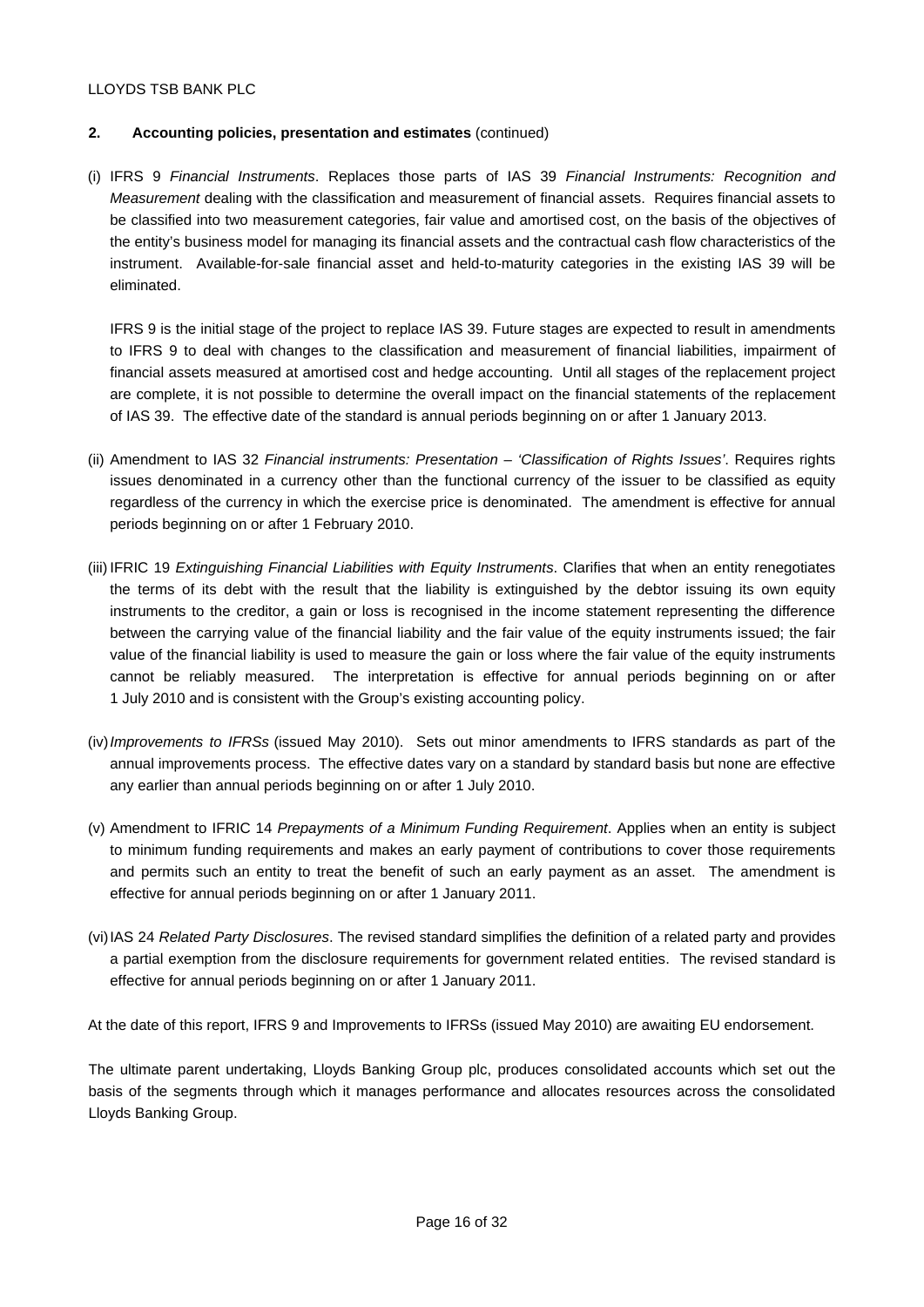## **2. Accounting policies, presentation and estimates** (continued)

#### *Other matters*

No significant events, other than those disclosed within this document, have occurred between 30 June 2010 and the date of approval of these condensed interim financial statements.

## **3. Other income**

| טוווטטווו וטוווט              | Half-year<br>to 30 June<br>2010<br>£m | Half-year<br>to 30 June<br>2009<br>£m |
|-------------------------------|---------------------------------------|---------------------------------------|
| Fee and commission income:    |                                       |                                       |
| Current account fees          | 506                                   | 383                                   |
| Credit and debit card fees    | 407                                   | 277                                   |
| Other fees and commissions    | 1,308                                 | 788                                   |
|                               | 2,221                                 | 1,448                                 |
| Fee and commission expense    | (812)                                 | (480)                                 |
| Net fee and commission income | 1,409                                 | 968                                   |
| Net trading income            | 853                                   | (707)                                 |
| Insurance premium income      | 4,300                                 | 2,197                                 |
| Gains on capital transactions | 176                                   | 1,775                                 |
| Other                         | 1,421                                 | 344                                   |
| Other operating income        | 1,597                                 | 2,119                                 |
| <b>Total other income</b>     | 8,159                                 | 4,577                                 |

During 2010 and 2009, as part of the Lloyds Banking Group's management of capital, the Group exchanged certain existing subordinated debt securities for new securities; these exchanges resulted in a gain on extinguishment of the existing liabilities of £176 million (half-year to 30 June 2009: £1,775 million), being the difference between the carrying amount of the securities extinguished and the fair value of the new securities issued together with related fees and costs.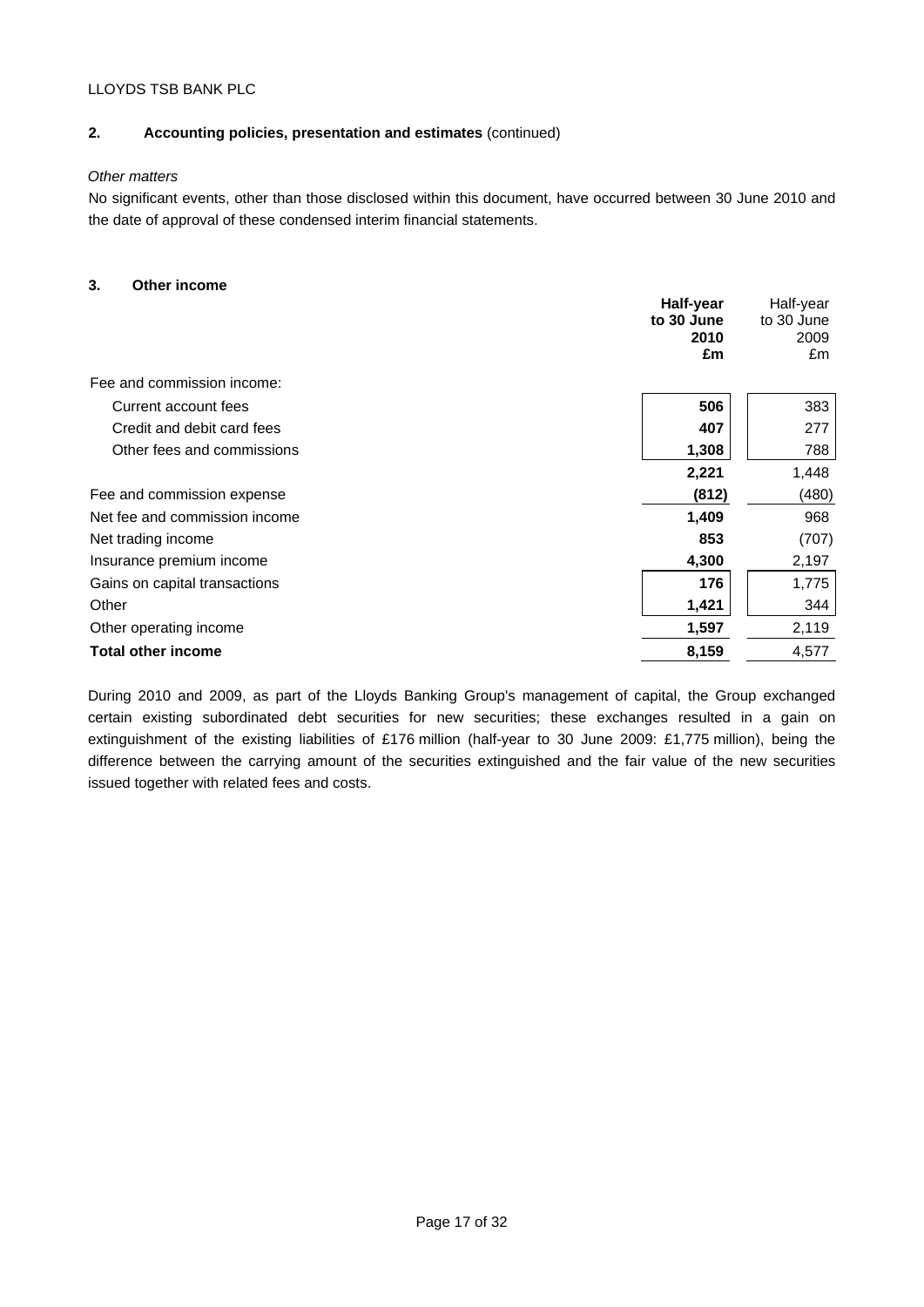## **4. Operating expenses**

|                                        | Half-year<br>to 30 June<br>2010<br>£m | Half-year<br>to 30 June<br>2009<br>£m |
|----------------------------------------|---------------------------------------|---------------------------------------|
| Administrative expenses:               |                                       |                                       |
| Staff costs excluding curtailment gain | 3,221                                 | 1,703                                 |
| Curtailment gain <sup>(1)</sup>        | (1,019)                               |                                       |
| Total staff costs                      | 2,202                                 | 1,703                                 |
| Premises and equipment                 | 583                                   | 350                                   |
| Other expenses                         | 1,584                                 | 777                                   |
|                                        | 4,369                                 | 2,830                                 |
| Depreciation and amortisation          | 1,220                                 | 357                                   |
| Impairment of tangible fixed assets    | 202                                   |                                       |
| Impairment of intangible assets        |                                       | 240                                   |
| <b>Total operating expenses</b>        | 5,791                                 | 3,427                                 |
| Comprising:                            |                                       |                                       |
| Integration costs <sup>(2)</sup>       | 804                                   | 210                                   |
| Other operating expenses               | 4,987                                 | 3,217                                 |
| <b>Total operating expenses</b>        | 5,791                                 | 3,427                                 |

(1) During the first half of 2010, the Group implemented a change to the terms of its principal UK defined benefit pension schemes. As a result of this change all future increases to pensionable salary will be capped each year at the lower of: Retail Prices Index inflation; each employee's actual percentage increase in pay; and 2 per cent of pensionable pay. The effect of this change was to reduce the Group's retirement benefit obligations recognised on the balance sheet by £1,019 million with a corresponding curtailment gain recognised in the income statement.

#### **5. Impairment**

|                                                     | Half-year<br>to 30 June<br>2010 | Half-year<br>to 30 June<br>2009 |
|-----------------------------------------------------|---------------------------------|---------------------------------|
|                                                     | £m                              | £m                              |
| Impairment losses on:                               |                                 |                                 |
| Loans and advances to customers                     | 5,378                           | 2,112                           |
| Loans and advances to banks                         | (6)                             | 14                              |
| Debt securities classified as loans and receivables | 9                               | 78                              |
| Impairment losses on loans and receivables (note 9) | 5,381                           | 2,204                           |
| Impairment of available-for-sale financial assets   | 45                              | 40                              |
| Other credit risk provisions                        | (3)                             | 4                               |
| Total impairment charged to the income statement    | 5,423                           | 2,248                           |

<sup>&</sup>lt;sup>(2)</sup> Costs incurred in relation to the integration of the Lloyds TSB and HBOS businesses following the acquisition of HBOS by the Lloyds Banking Group in January 2009; these costs in the half-year to 30 June 2010 include £52 million in respect of impairment of tangible fixed assets.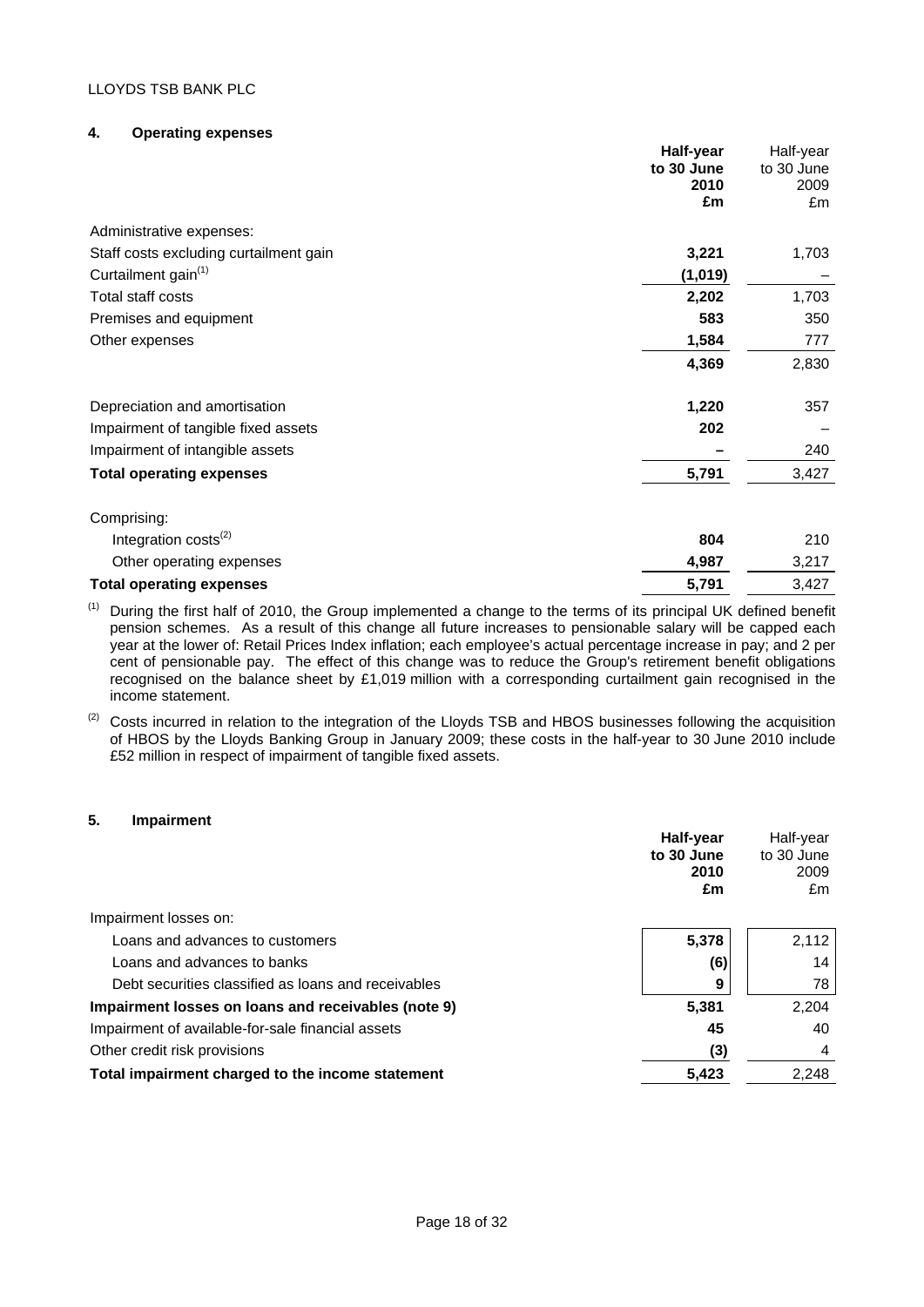## **6. Taxation**

A reconciliation of the tax charge that would result from applying the standard UK corporation tax rate to profit before tax to the tax charge is given below:

|                                                                  | Half-year<br>to 30 June | Half-year<br>to 30 June |
|------------------------------------------------------------------|-------------------------|-------------------------|
|                                                                  | 2010                    | 2009                    |
|                                                                  | £m                      | £m                      |
| Profit before tax                                                | 790                     | 882                     |
| Tax charge thereon at UK corporation tax rate of 28% (2009: 28%) | (221)                   | (247)                   |
| Factors affecting charge:                                        |                         |                         |
| Goodwill impairment                                              |                         | (67)                    |
| Disallowed and non-taxable items                                 | 39                      | 157                     |
| Overseas tax rate differences                                    | (267)                   | (9)                     |
| Gains exempted or covered by capital losses                      | 22                      | 3                       |
| Policyholder interests                                           | (8)                     | 134                     |
| Tax losses where no deferred tax provided                        | (119)                   |                         |
| Adjustments in respect of previous years                         | 32                      | (14)                    |
| Effect of profit (loss) in joint ventures and associates         | (17)                    |                         |
| Other items                                                      | (37)                    |                         |
| Tax charge                                                       | (576)                   | (43)                    |

## **7. Trading and other financial assets at fair value through profit or loss**

|                                                              | As at<br>30 June<br>2010<br>£m | As at<br>31 Dec<br>2009<br>£m |
|--------------------------------------------------------------|--------------------------------|-------------------------------|
| Trading assets                                               | 26,486                         | 510                           |
| Other financial assets at fair value through profit or loss: |                                |                               |
| Loans and advances to customers                              | 139                            | 166                           |
| Debt securities                                              | 42,685                         | 20,361                        |
| Equity shares                                                | 78,209                         | 27,857                        |
|                                                              | 121,033                        | 48,384                        |
|                                                              | 147,519                        | 48,894                        |

Included in the above is £117,363 million (2009: £44,843 million) relating to the insurance business.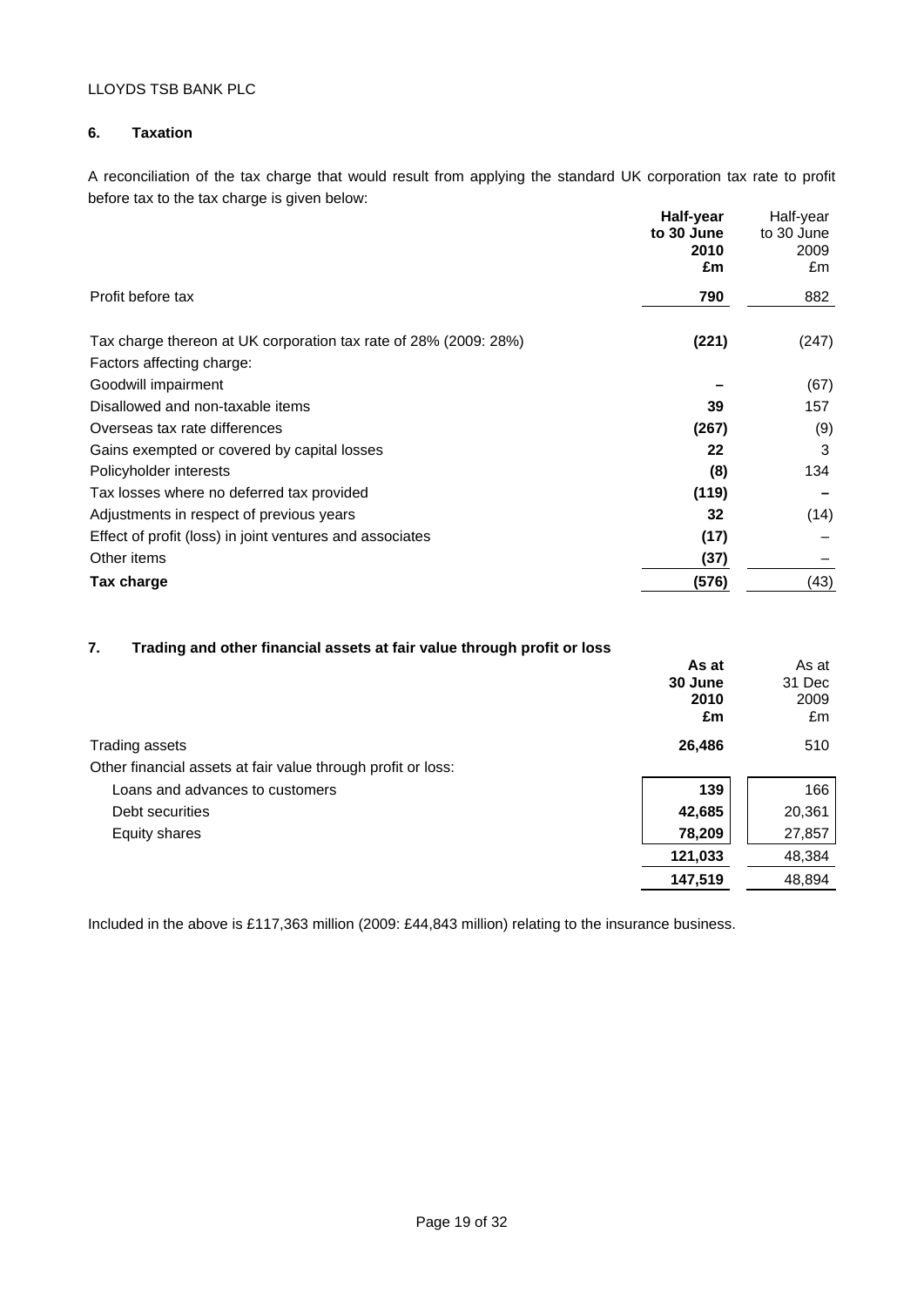## **8. Loans and advances to customers**

|                                                                | As at     | As at    |
|----------------------------------------------------------------|-----------|----------|
|                                                                | 30 June   | 31 Dec   |
|                                                                | 2010      | 2009     |
|                                                                | £m        | £m       |
| Agriculture, forestry and fishing                              | 5,566     | 4,457    |
| Energy and water supply                                        | 3,306     | 2,085    |
| Manufacturing                                                  | 13,227    | 8,807    |
| Construction                                                   | 10,354    | 2,842    |
| Transport, distribution and hotels                             | 34,439    | 12,280   |
| Postal and communications                                      | 1,632     | 833      |
| Property companies                                             | 80,452    | 23,110   |
| Financial, business and other services                         | 65,646    | 32,889   |
| Personal:                                                      |           |          |
| Mortgages                                                      | 360,000   | 115,349  |
| Other                                                          | 37,139    | 23,658   |
| Lease financing                                                | 8,905     | 4,317    |
| Hire purchase                                                  | 8,155     | 5,224    |
|                                                                | 628,821   | 235,851  |
| Allowance for impairment losses on loans and advances (note 9) | (16, 688) | (4, 813) |
| Total loans and advances to customers                          | 612,133   | 231,038  |

Loans and advances to customers include advances securitised under the Group's securitisation and covered bond programmes. Further details are given in note 10.

## **9. Allowance for impairment losses on loans and receivables**

|                                                      | Half-year<br>to 30 June<br>2010<br>£m | Year ended<br>31 Dec<br>2009<br>£m |
|------------------------------------------------------|---------------------------------------|------------------------------------|
| Balance at 1 January                                 | 5,207                                 | 3,727                              |
| Adjustment on transfer of HBOS                       | 10,173                                |                                    |
| Exchange and other adjustments                       | (97)                                  | 4                                  |
| Advances written off                                 | (3, 406)                              | (2,896)                            |
| Recoveries of advances written off in previous years | 86                                    | 110                                |
| Unwinding of discount                                | (128)                                 | (91)                               |
| Charge for the half-year to 30 June (note 5)         | 5,381                                 | 2,204                              |
| Charge for the half-year to 31 December              |                                       | 2,149                              |
| Charge to the income statement                       | 5,381                                 | 4,353                              |
| <b>Balance at end of period</b>                      | 17,216                                | 5,207                              |
| In respect of:                                       |                                       |                                    |
| Loans and advances to customers (note 8)             | 16,688                                | 4,813                              |
| Loans and advances to banks                          | 94                                    | 149                                |
| Debt securities                                      | 434                                   | 245                                |
| <b>Balance at end of period</b>                      | 17,216                                | 5,207                              |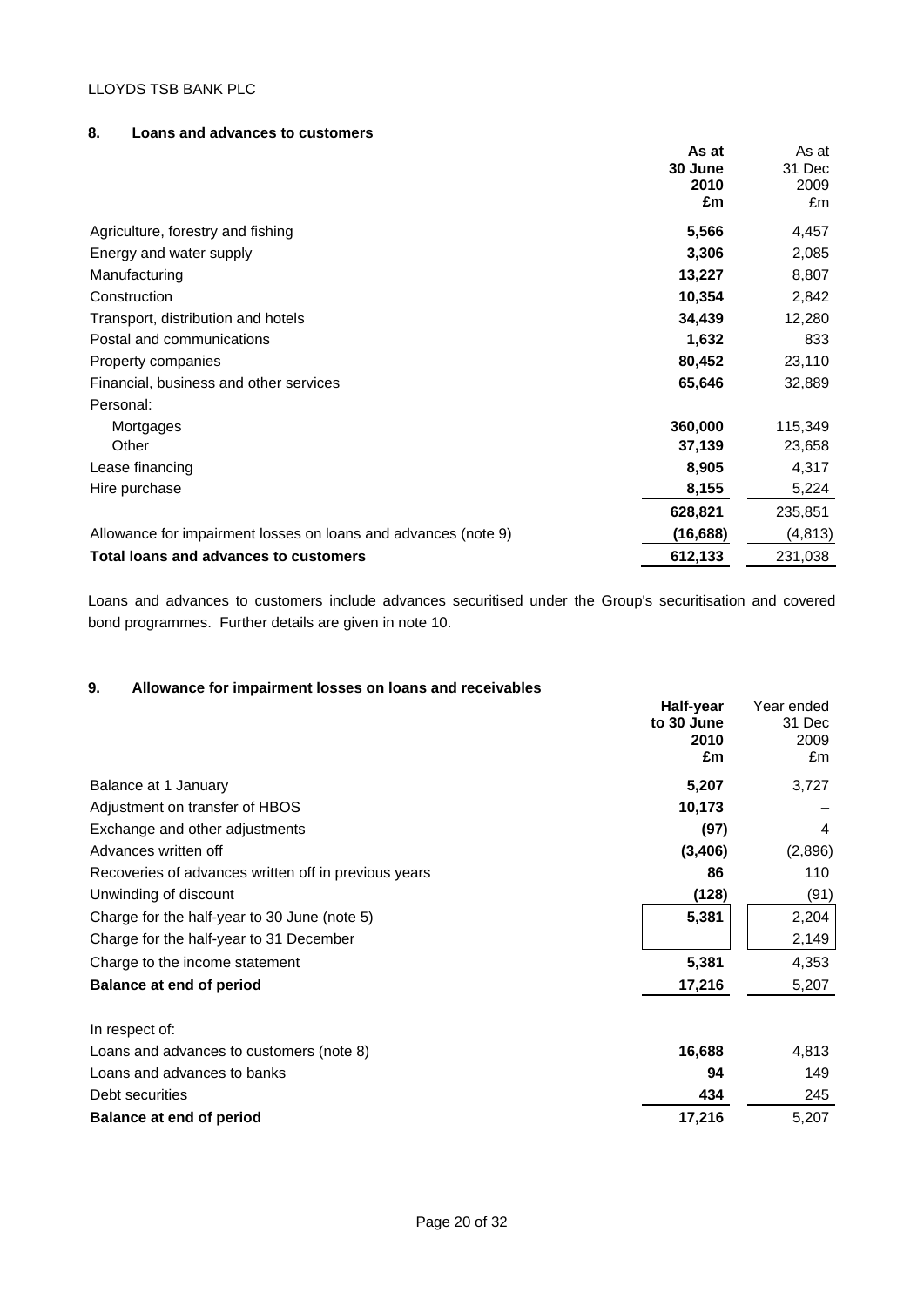## **10. Securitisations and covered bonds**

The Group's principal securitisation and covered bond programmes, together with the balances of the loans subject to securitisation and the carrying value of the notes in issue at 30 June 2010, are listed below.

|                                                                           | As at 30 June 2010                          |                         | As at 31 December 2009               |                         |
|---------------------------------------------------------------------------|---------------------------------------------|-------------------------|--------------------------------------|-------------------------|
|                                                                           | <b>Gross</b><br>assets<br>securitised<br>£m | Notes in<br>issue<br>£m | Gross<br>assets<br>securitised<br>£m | Notes in<br>issue<br>£m |
| Securitisation programmes                                                 |                                             |                         |                                      |                         |
| UK residential mortgages                                                  | 150,061                                     | 118,608                 | 49,390                               | 36,470                  |
| <b>Commercial loans</b>                                                   | 12,580                                      | 8,077                   | 12,173                               | 7,479                   |
| Irish residential mortgages                                               | 5,826                                       | 6,008                   |                                      |                         |
| Credit card receivables                                                   | 4,861                                       | 2,168                   |                                      |                         |
| Dutch residential mortgages                                               | 4,232                                       | 4,239                   |                                      |                         |
| Personal loans                                                            | 3,327                                       | 2,613                   |                                      |                         |
| PPP/PFI and project finance loans <sup>(1)</sup>                          | 898                                         | 42                      | 877                                  | 45                      |
| Corporate banking loans and revolving<br>credit facilities <sup>(1)</sup> |                                             | 3                       | 595                                  | 7                       |
| Motor vehicle loans                                                       | 338                                         | 361                     |                                      |                         |
|                                                                           | 182,123                                     | 142,119                 | 63,035                               | 44,001                  |
| Less held by the Group                                                    |                                             | (104, 589)              |                                      | (37, 438)               |
| Total securitisation programmes (note 11)                                 |                                             | 37,530                  |                                      | 6,563                   |
| Covered bond programmes                                                   |                                             |                         |                                      |                         |
| Residential mortgage-backed                                               | 97,559                                      | 75,693                  | 38,753                               | 29,000                  |
| Social housing loan-backed                                                | 3,286                                       | 2,249                   |                                      |                         |
|                                                                           | 100,845                                     | 77,942                  | 38,753                               | 29,000                  |
| Less held by the Group                                                    |                                             | (49, 655)               |                                      | (29,000)                |
| Total covered bond programmes (note 11)                                   |                                             | 28,287                  |                                      |                         |
| Total securitisation and covered bond programmes                          |                                             | 65,817                  |                                      | 6,563                   |

#### *Securitisation programmes*

Loans and advances to customers include advances securitised under the Group's securitisation programmes, the majority of which have been sold by subsidiary companies to bankruptcy remote special purpose entities (SPEs). As the SPEs are funded by the issue of debt on terms whereby the majority of the risks and rewards of the portfolio are retained by the subsidiary, the SPEs are consolidated fully and all of these advances are retained on the Group's balance sheet, with the related notes included within debt securities in issue.

#### *Covered bond programmes*

Certain loans and advances to customers have been assigned to bankruptcy remote limited liability partnerships to provide security to issues of covered bonds by the Group. The Group retains substantially all of the risks and rewards associated with these loans and the partnerships are consolidated fully with the loans retained on the Group's balance sheet and the related covered bonds included within debt securities in issue.

Cash deposits of £31,853 million (31 December 2009: £7,209 million) held by the Group are restricted in use to repayment of the debt securities issued by the SPEs and other legal obligations.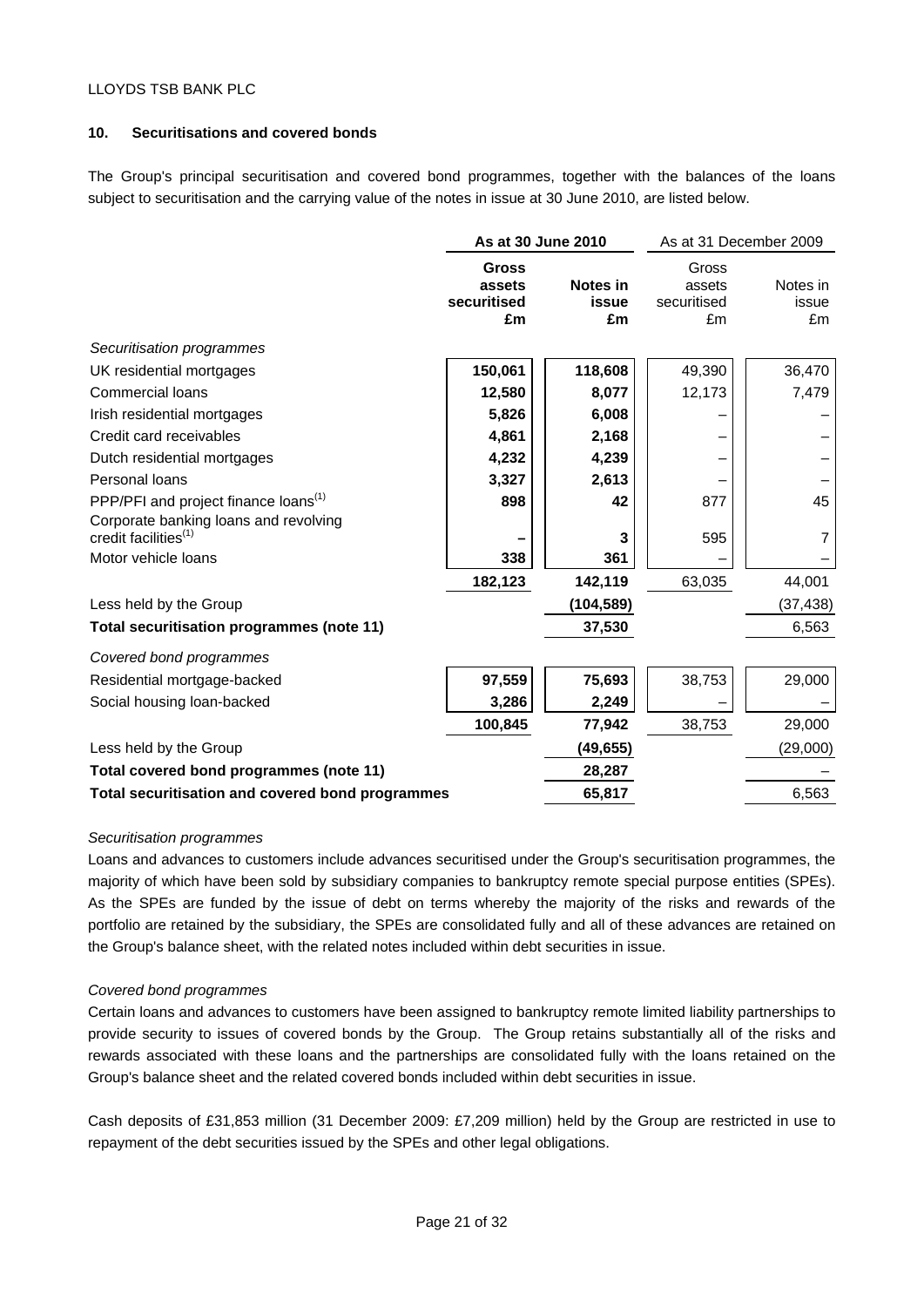#### **11. Debt securities in issue**

|                                | As at<br>30 June<br>2010<br>£m | As at<br>31 Dec<br>2009<br>£m |
|--------------------------------|--------------------------------|-------------------------------|
| Certificates of deposit        | 40,186                         | 44,508                        |
| Medium-term notes issued       | 83,150                         | 47,786                        |
| Covered bonds (note 10)        | 28,287                         |                               |
| Commercial paper               | 32,648                         | 21,862                        |
| Securitisation notes (note 10) | 37,530                         | 6,563                         |
|                                | 221,801                        | 120,719                       |

## **12. Subordinated liabilities**

The movement in subordinated liabilities during the period was as follows:

| The motomers in capacitanial and maximized adming the police free ad follower. | Half-year<br>to 30 June<br>2010<br>£m |
|--------------------------------------------------------------------------------|---------------------------------------|
| At 1 January 2010                                                              | 15,999                                |
| Adjustment on transfer of HBOS                                                 | 14,686                                |
| Issued during the period                                                       | 1,968                                 |
| Repurchases and redemptions during the period                                  | (1,759)                               |
| Foreign exchange and other movements                                           | 1,194                                 |
| At 30 June 2010                                                                | 32,088                                |

## **13. Share capital**

Movements in ordinary share capital were as follows:

|                                               | Half-year  |            |
|-----------------------------------------------|------------|------------|
|                                               | to 30 June |            |
|                                               | 2010       | Half-year  |
|                                               | Number of  | to 30 June |
|                                               | shares     | 2010       |
| Ordinary shares of £1 each                    | (millions) | £m         |
| At 1 January 2010                             | 1,547      | 1,547      |
| Issued on transfer of HBOS <sup>(1)</sup>     | 21         | 21         |
| Issued in respect of exchange offers $^{(2)}$ | 3          | 3          |
| At 30 June 2010                               | 1,571      | 1,571      |

<sup>(1)</sup> On 1 January 2010 the Bank issued 21 million shares for a total value of £21,394 million in consideration for the transfer of Lloyds Banking Group plc's investment in HBOS plc.

 $(2)$  During March and April 2010, a total of 3 million shares were issued in exchange for the redemption of capital securities issued by the Bank for an aggregate consideration of £2,239 million.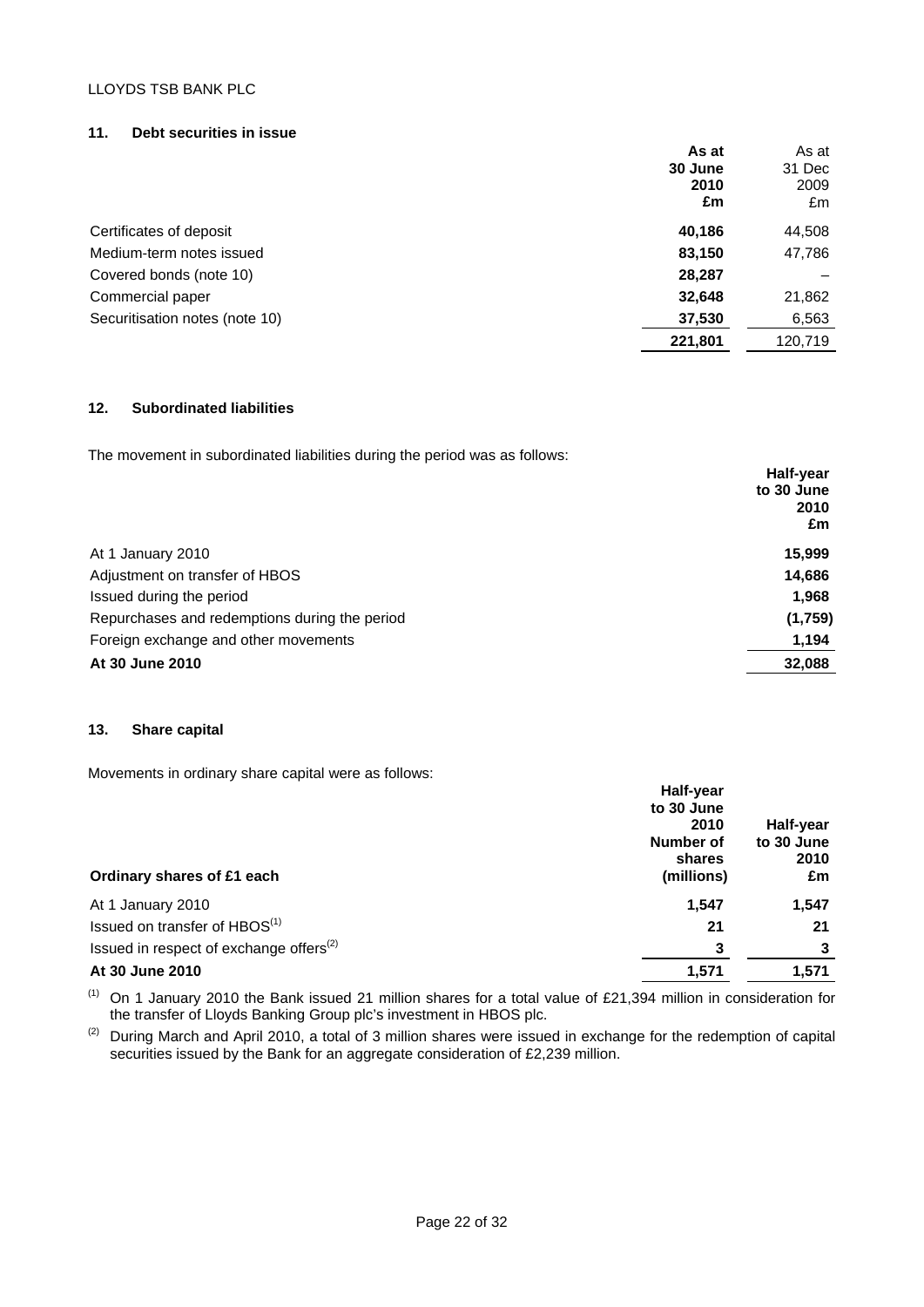## **14. Reserves**

|                                                                                                                        | Other reserves |            |         |               |          |                 |
|------------------------------------------------------------------------------------------------------------------------|----------------|------------|---------|---------------|----------|-----------------|
|                                                                                                                        |                |            | Cash    | <b>Merger</b> |          |                 |
|                                                                                                                        | <b>Share</b>   | Available- | flow    | and           |          | <b>Retained</b> |
|                                                                                                                        | premium        | for-sale   | hedging | other         | Total    | profits         |
|                                                                                                                        | £m             | £m         | £m      | £m            | £m       | £m              |
| At 1 January 2010:                                                                                                     |                |            |         |               |          |                 |
| As previously stated                                                                                                   | 8,555          | (1, 572)   | (30)    | 129           | (1, 473) | 4,791           |
| Prior year adjustment <sup>(1)</sup>                                                                                   |                | 131        |         |               | 131      | (131)           |
| Restated                                                                                                               | 8,555          | (1, 441)   | (30)    | 129           | (1, 342) | 4,660           |
| Shares issued in period                                                                                                | 2,236          |            |         |               |          |                 |
| Issue of ordinary shares on<br>transfer of HBOS                                                                        | 21,373         |            |         |               |          |                 |
| Reserve arising on transfer<br>of HBOS                                                                                 |                |            |         | 6,348         | 6,348    |                 |
| Profit for the period                                                                                                  |                |            |         |               |          | 144             |
| Change in fair value of<br>available-for-sale assets<br>(net of tax)<br>Change in fair value of<br>hedging derivatives |                | 808        |         |               | 808      |                 |
| (net of tax)                                                                                                           |                |            | (388)   |               | (388)    |                 |
| Transfers to income<br>statement (net of tax)<br>Exchange and other                                                    |                | (203)      | 238     |               | 35       |                 |
| adjustments                                                                                                            |                |            |         | 96            | 96       |                 |
| At 30 June 2010                                                                                                        | 32,164         | (836)      | (180)   | 6,573         | 5,557    | 4,804           |
|                                                                                                                        |                |            |         |               |          |                 |

 $(1)$  See note 2.

## **15. Contingent liabilities and commitments**

|                                                                                | As at<br>30 June<br>2010<br>£m | As at<br>31 Dec<br>2009<br>Em |
|--------------------------------------------------------------------------------|--------------------------------|-------------------------------|
| <b>Contingent liabilities</b>                                                  |                                |                               |
| Acceptances and endorsements                                                   | 60                             | 53                            |
| Other:                                                                         |                                |                               |
| Other items serving as direct credit substitutes                               | 1,430                          | 1,395                         |
| Performance bonds and other transaction-related contingencies                  | 2,892                          | 3,292                         |
|                                                                                | 4,322                          | 4,687                         |
| <b>Total contingent liabilities</b>                                            | 4,382                          | 4,740                         |
| <b>Commitments</b>                                                             |                                |                               |
| Documentary credits and other short-term trade related transactions            | 420                            | 219                           |
| Forward asset purchases and forward deposits placed                            | 918                            | 758                           |
| Undrawn formal standby facilities, credit lines and other commitments to lend: |                                |                               |
| Less than 1 year original maturity:                                            |                                |                               |
| Mortgage offers                                                                | 9,256                          | 1,302                         |
| Other commitments                                                              | 61,155                         | 36,206                        |
|                                                                                | 70,411                         | 37,508                        |
| 1 year or over original maturity                                               | 47,729                         | 36,020                        |
| <b>Total commitments</b>                                                       | 119,478                        | 74,505                        |
|                                                                                |                                |                               |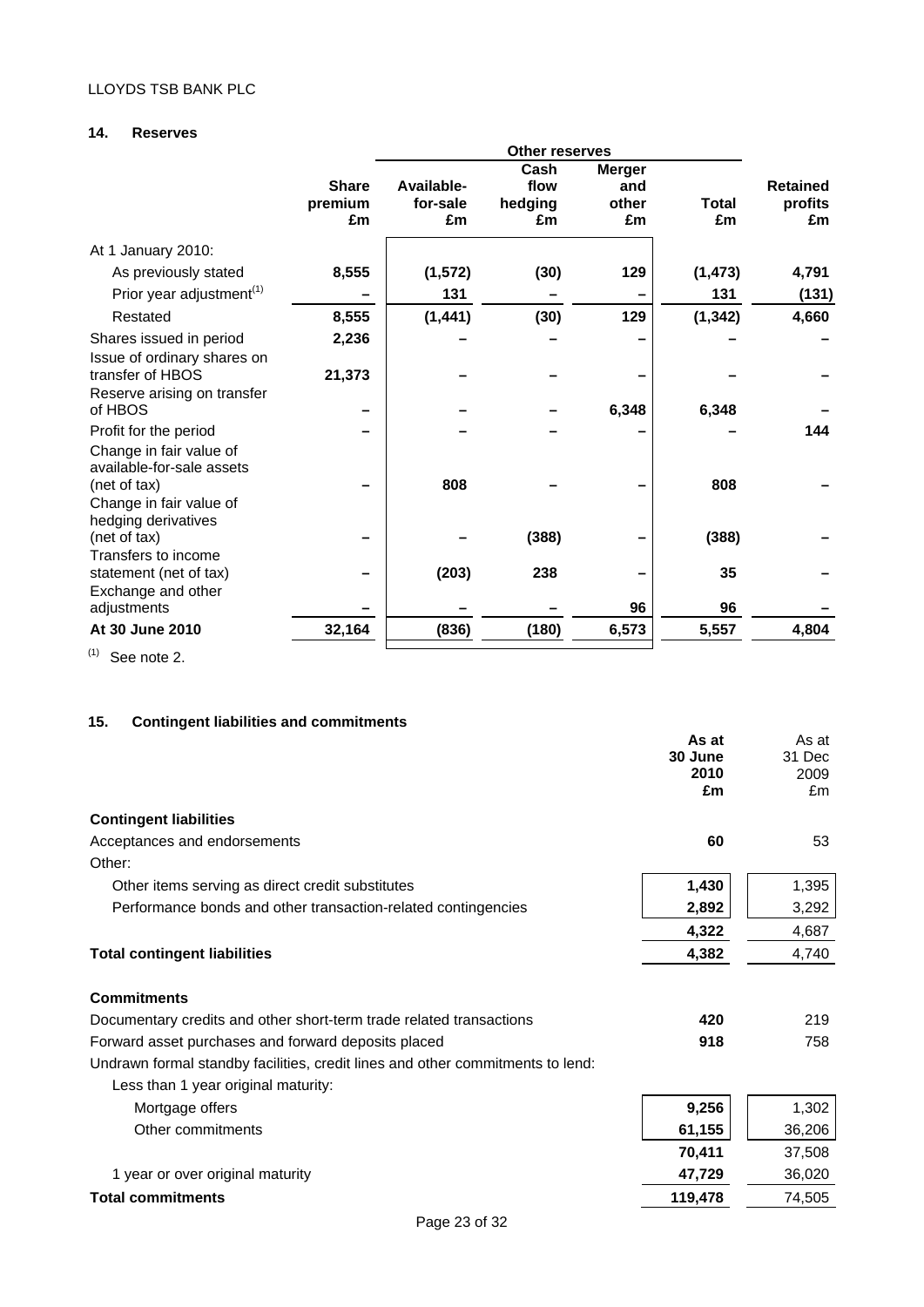## **16. Capital ratios**

|                                                                      | As at         | As at              |
|----------------------------------------------------------------------|---------------|--------------------|
|                                                                      | 30 June       | 31 Dec             |
| <b>Capital resources</b>                                             | 2010<br>£m    | $2009^{(1)}$<br>£m |
| Core tier 1                                                          |               |                    |
| Ordinary share capital and reserves                                  | 45,019        | 13,753             |
|                                                                      |               |                    |
| Regulatory post-retirement benefit adjustments                       | (912)         | 249                |
| Available-for-sale revaluation reserve and cash flow hedging reserve | 1,016         | 1,471              |
| Other items                                                          | 289<br>45,412 | (1)<br>15,472      |
| Deductions from core tier 1                                          |               |                    |
| Goodwill and other intangible assets                                 | (5, 491)      | (2, 127)           |
| Excess expected loss                                                 | (164)         | (838)              |
| Other deductions                                                     | (209)         | (215)              |
| Core tier 1 capital                                                  | 39,548        | 12,292             |
| Perpetual non-cumulative preference shares                           |               |                    |
| Preference share capital                                             | 1,854         | 3,030              |
| Innovative tier 1                                                    |               |                    |
| <b>Preferred securities</b>                                          | 6,155         | 4,928              |
| Less: restriction in amount eligible                                 |               | (2,097)            |
| Total tier 1 capital                                                 | 47,557        | 18,153             |
|                                                                      |               |                    |
| Tier 2                                                               |               |                    |
| Available-for-sale revaluation reserve in respect of equities        | 374           | 6                  |
| Undated subordinated debt                                            | 4,343         | 1,914              |
| Innovative capital restricted from tier 1                            |               | 2,097              |
| Eligible provisions                                                  | 1,775         | 25                 |
| Lower tier 2                                                         |               |                    |
| Dated subordinated debt                                              | 15,231        | 4,711              |
| <b>Deductions from tier 2</b>                                        |               |                    |
| Excess expected loss                                                 | (164)         | (838)              |
| Other deductions                                                     | (209)         | (215)              |
| <b>Total tier 2 capital</b>                                          | 21,350        | 7,700              |
| <b>Supervisory deductions</b>                                        |               |                    |
| Unconsolidated investments - life                                    | (9, 333)      | (4, 586)           |
| $-$ other                                                            | (1, 256)      | (596)              |
| <b>Total supervisory deductions</b>                                  | (10, 589)     | (5, 182)           |
| <b>Total capital resources</b>                                       | 58,318        | 20,671             |
| Risk-weighted assets $^{(2)}$                                        | 463,196       | 174,472            |
| Core tier 1 ratio <sup>(2)</sup>                                     | 8.5%          | 7.0%               |
| Tier 1 capital ratio <sup>(2)</sup>                                  | 10.3%         | 10.4%              |
| Total capital ratio <sup>(2)</sup>                                   | 12.6%         | 11.8%              |
|                                                                      |               |                    |

 $(1)$  Restated to reflect a prior year adjustment to available-for-sale revaluation reserves (see note 2).

 $(2)$  Outside the scope of PricewaterhouseCoopers LLP's independent review report.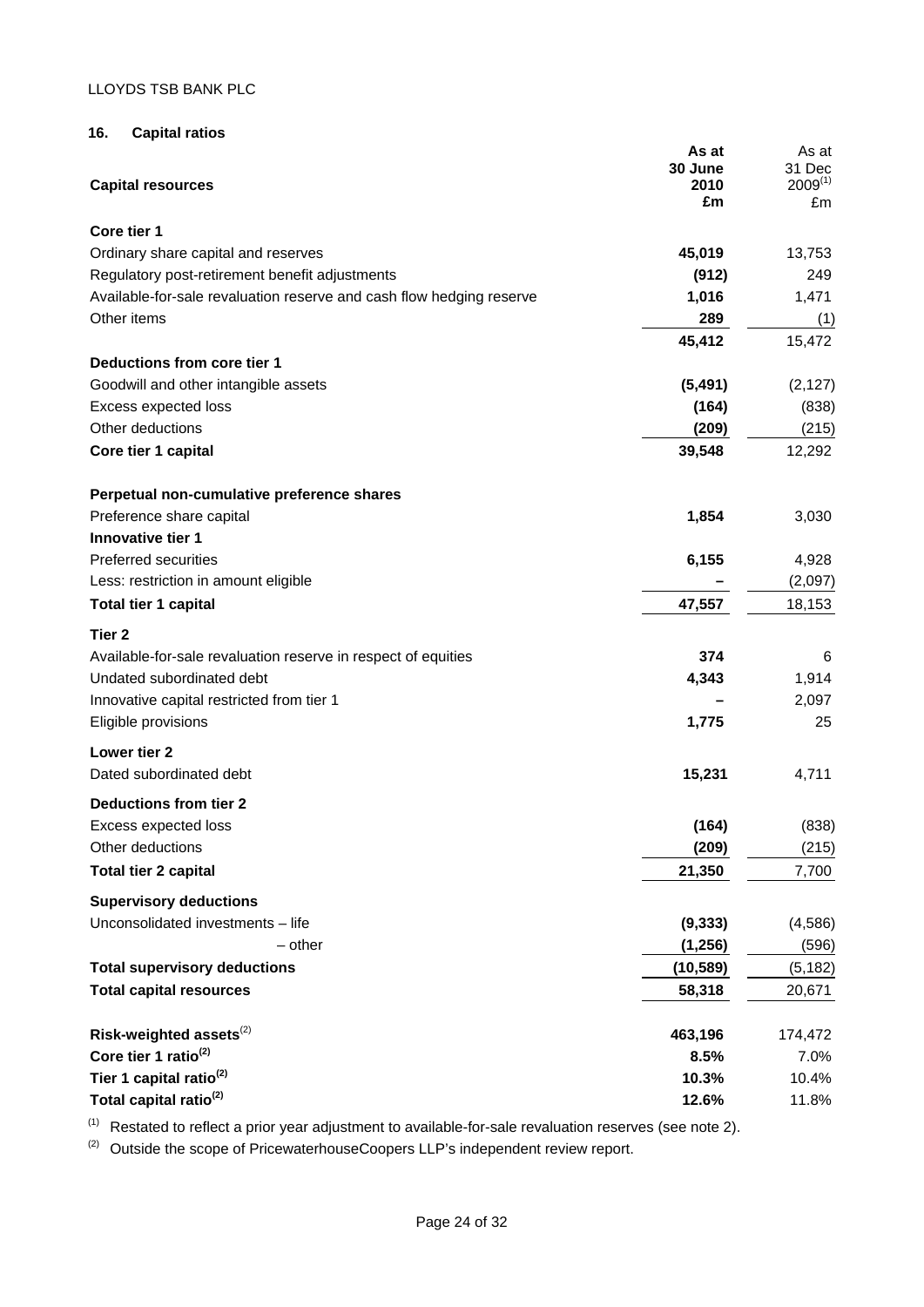## **17. Legal and regulatory matters**

## *Interchange fees*

The European Commission has adopted a formal decision finding that an infringement of European Commission competition laws has arisen from arrangements whereby MasterCard issuers charged a uniform fallback interchange fee in respect of cross border transactions in relation to the use of a MasterCard or Maestro branded payment card. The European Commission has required that the fee be reduced to zero for relevant cross-border transactions within the European Economic Area. This decision has been appealed to the General Court of the European Union (the General Court). Lloyds TSB Bank plc and Bank of Scotland plc (along with certain other MasterCard issuers) have successfully applied to intervene in the appeal in support of MasterCard's position that the arrangements for the charging of a uniform fallback interchange fee are compatible with European Commission competition laws. MasterCard has announced that it has reached an understanding with the European Commission on a new methodology for calculating intra European Economic Area multi-lateral interchange fees on an interim basis pending the outcome of the appeal. Meanwhile, the European Commission and the UK's Office of Fair Trading (OFT) are pursuing investigations with a view to deciding whether arrangements adopted by other payment card schemes for the levying of uniform fallback interchange fees in respect of domestic and/or cross-border payment transactions also infringe European Commission and/or UK competition laws. As part of this initiative, the OFT will also intervene in the General Court appeal supporting the European Commission position and Visa reached an agreement with the European Commission to reduce the level of interchange for cross-border debit card transactions to the interim levels agreed by MasterCard. The ultimate impact of the investigations on the Group can only be known at the conclusion of these investigations and any relevant appeal proceedings.

## *Unarranged overdraft charges*

In April 2007, the OFT commenced an investigation into the fairness of personal current accounts and unarranged overdraft charges. At the same time, it commenced a market study into wider questions about competition and price transparency in the provision of personal current accounts.

The Supreme Court of the United Kingdom published its judgment in respect of the fairness of unarranged overdraft charges on personal current accounts on 25 November 2009, finding in favour of the litigant banks. On 22 December 2009, the OFT announced that it will not continue its investigation into the fairness of these charges. The Group is working with the regulators to ensure that outstanding customer complaints are concluded as quickly as possible and anticipates that most cases in the county courts will be discontinued. The Group expects that some customers will argue that despite the test case ruling they are entitled to a refund of unarranged overdraft charges on the basis of other legal arguments or challenges. The Group is robustly defending any such complaints or claims and does not expect any such complaints or claims to have a material effect on the Group.

The OFT however continued to discuss its concerns in relation to the personal current account market with the banks, consumer groups and other organisations under the auspices of its Market Study into personal current accounts. In October 2009, the OFT published voluntary initiatives agreed with the industry and consumer groups to improve transparency of the costs and benefits of personal current accounts and improvements to the switching process. On 16 March 2010 the OFT published a further update announcing several further voluntary industry wide initiatives to improve a customer's ability to control whether they used an unarranged overdraft and to assist those in financial difficulty. However, in light of the progress it noted in the unarranged overdraft market since July 2007 and the progress it expects to see over the next two years, it has decided to take no further action at this time and will review the unarranged overdraft market again in 2012.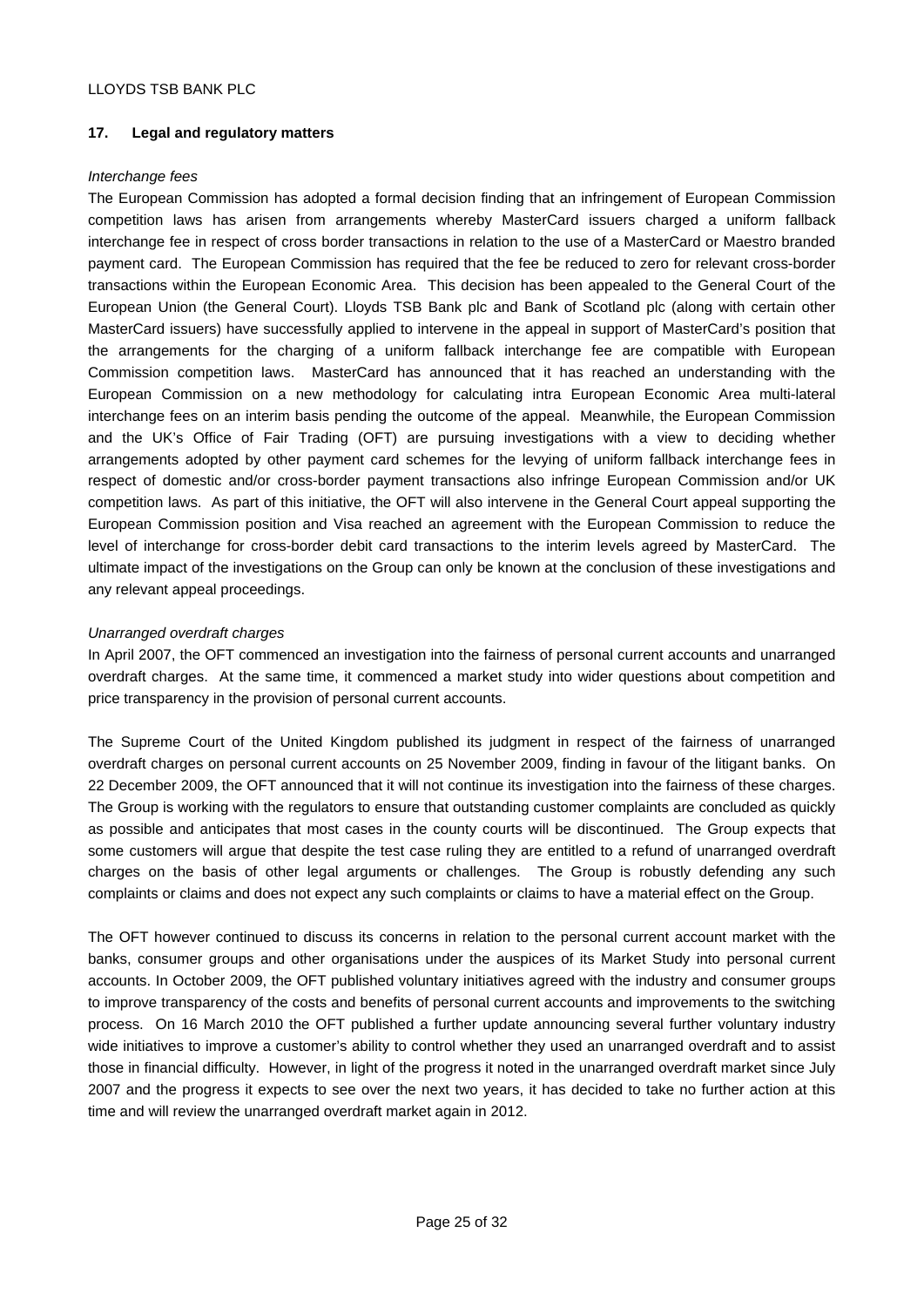## **17. Legal and regulatory matters** (continued)

## *US sanctions*

In January 2009 Lloyds TSB Bank plc announced the settlement it had reached with the US Department of Justice and the New York County District Attorney's Office in relation to their investigations into historic US dollar payment practices involving countries, persons or entities subject to the economic sanctions administered by the US Office of Foreign Assets Control (OFAC). On 22 December 2009 OFAC announced the settlement it had reached with Lloyds TSB Bank plc in relation to its investigation and confirmed that the settlement sum due to OFAC had been fully satisfied by Lloyds TSB Bank plc's payment to the Department of Justice and the New York District Attorney's Office. No further enforcement actions are expected in relation to the matters set out in the settlement agreements.

On 26 February 2009, a purported shareholder filed a derivative civil action in the Supreme Court of New York, Nassau County against certain current and former directors, and nominally against Lloyds TSB Bank plc and Lloyds Banking Group plc, seeking various forms of relief. The derivative action is at an early stage, but the ultimate outcome of the action is not expected to have a material impact on the Group.

## *Payment protection insurance*

In January 2009, the UK Competition Commission (Competition Commission) completed its formal investigation into the supply of Payment Protection Insurance (PPI) services (except store card PPI) to non-business customers in the UK and published its final report setting out its remedies including a prohibition on the active sale of PPI by a distributor to a customer within seven days of the distributor's sale of credit to that customer. Prior to this the Group had made the commercial decision to sell only regular monthly premium PPI to its personal loan customers. Recently the Group ceased to offer PPI products to customers although some existing applications will be honoured for a limited period.

On 16 October 2009, the Competition Appeal Tribunal referred the proposed prohibition back to the Competition Commission. On 14 May 2010, the Competition Commission published its provisional decision retaining in almost all material aspects the proposed point of sale prohibition. A final decision is expected in due course and Lloyds Banking Group continues to liaise with the Competition Commission on this issue.

On 1 July 2008, the Financial Ombudsman Service referred concerns regarding the handling of PPI complaints to the FSA as an issue of wider implication. The Group has been working with other industry members and trade associations in preparing an industry response to address regulatory concerns regarding the handling of PPI complaints.

On 29 September 2009, the FSA issued a consultation paper on PPI complaints handling. The FSA has escalated its regulatory activity in relation to past PPI sales generally and has proposed new guidance on the fair assessment of a complaint and the calculation of redress and a new rule requiring firms to reassess historically rejected complaints. On 9 March 2010, the FSA issued a further consultation paper on this area, the consultation period for which closed on 22 April (the Group has responded to this consultation). The FSA's proposals are materially the same, although it has placed the new rule requiring firms to reassess historically rejected claims on hold for the present. The ultimate impact on the Group of the FSA's complaints handling proposals can only be known on the publication of the FSA's final rules.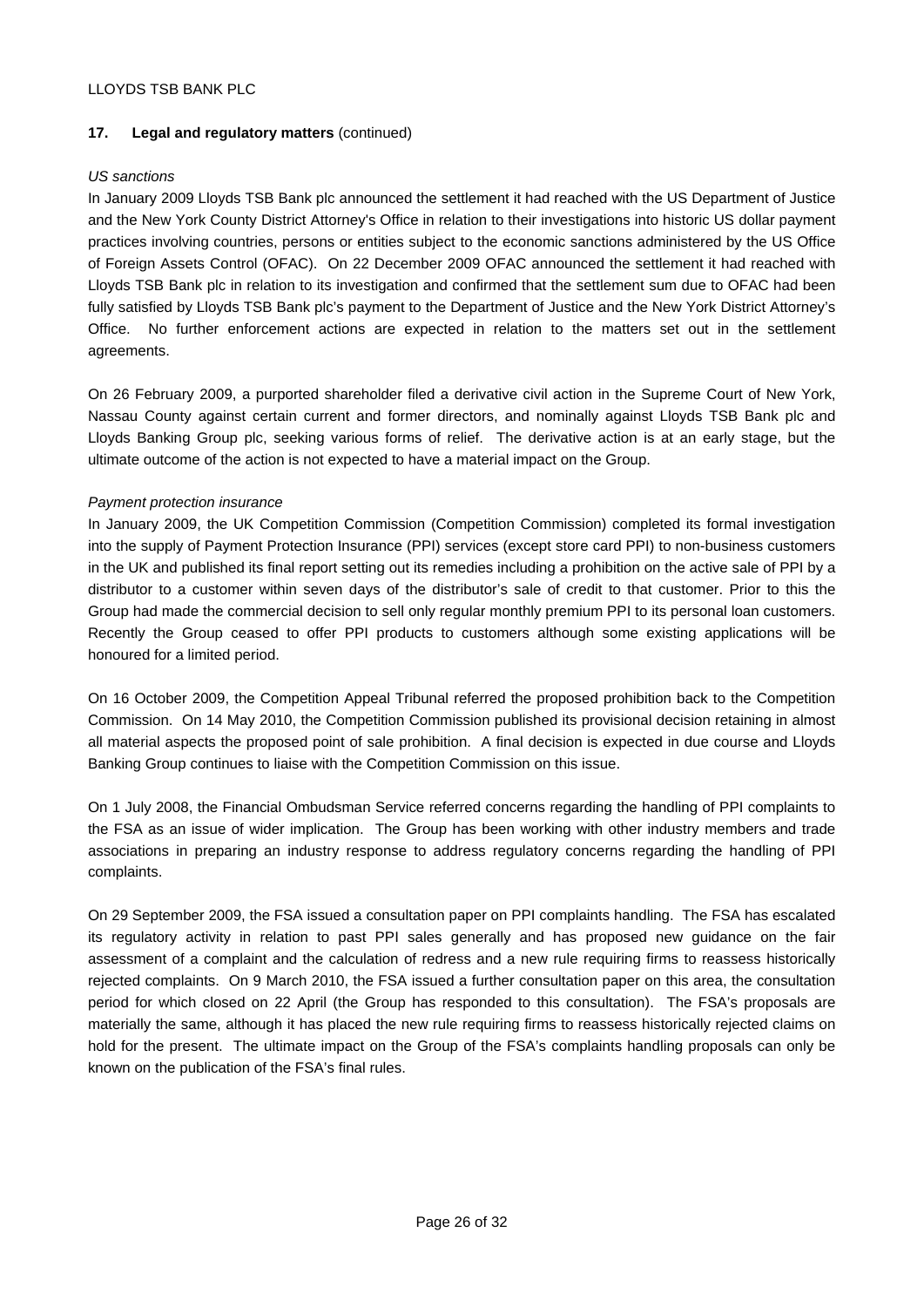## **17. Legal and regulatory matters** (continued)

The statement on 29 September 2009 also announced that several firms had agreed to carry out reviews of past sales of single premium loan protection insurance. The Group has agreed in principle that it will undertake a review in relation to sales of single premium loan protection insurance made through its branch network since 1 July 2007. The precise details of the review are still being discussed with the FSA. The ultimate impact on the Group of any review can only be known at the conclusion of these discussions.

## *Other legal actions*

In the ordinary course of its business, the Group is engaged in discussions with the FSA in relation to a range of conduct of business matters, especially in relation to retail products including packaged bank accounts, mortgages, structured products and pensions. The Group is keen to ensure that any regulatory concerns regarding product governance or contract terms are understood and addressed. The ultimate impact on the Group of these discussions can only be known at the conclusion of such discussions.

In addition, during the ordinary course of business the Group is subject to other threatened and actual legal proceedings, regulatory investigations, regulatory challenges and enforcement actions, both in the UK and overseas. All such material matters are periodically reassessed, with the assistance of external professional advisers where appropriate, to determine the likelihood of the Group incurring a liability. In those instances where it is concluded that it is more likely than not that a payment will be made, a provision is established to management's best estimate of the amount required to settle the obligation at the relevant balance sheet date. In some cases it will not be possible to form a view, either because the facts are unclear or because further time is needed properly to assess the merits of the matter and no provisions are held against such cases. However the Group does not currently expect the final outcome of any such case to have a material adverse effect on its financial position.

## **18. Acquisition of HBOS plc**

On 1 January 2010, as part of a restructuring of the Lloyds Banking Group, Lloyds Banking Group plc's investment in 100 per cent of the ordinary share capital of HBOS plc was transferred to Lloyds TSB Bank plc for a consideration of £21,394 million. The consideration was satisfied by the issue of 21.4 million ordinary shares in Lloyds TSB Bank plc to Lloyds Banking Group plc.

## **19. Related party transactions**

There have been no material changes to the related party transaction during the interim period under review.

There were no material transactions between the Group and HM Treasury during the half-year ended 30 June 2010 that were not made in the ordinary course of business or that are unusual in their nature or conditions.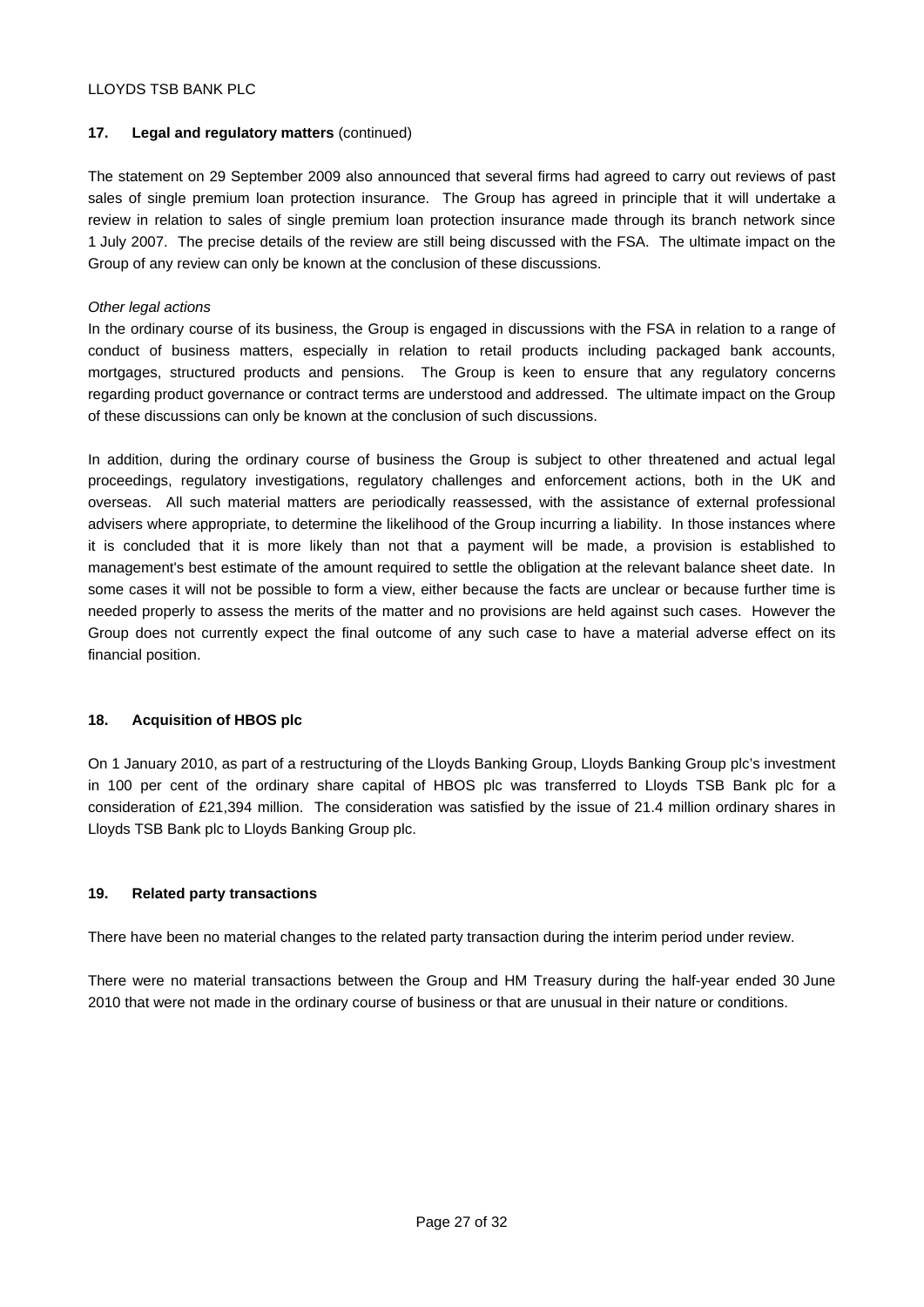## **20. June 2010 Budget statement**

A number of the measures announced in the UK Government's June 2010 Budget statement will affect the Group.

The Finance (No. 2) Act 2010 includes legislation to reduce the main rate of corporation tax from 28 per cent to 27 per cent with effect from 1 April 2011. The legislation was substantively enacted in July 2010 and as a result it is expected that the Group's deferred tax asset will reduce by approximately £110 million in the second half of the year, resulting in an estimated charge to the income statement of approximately £80 million and a charge to other comprehensive income of approximately £30 million. In addition, following the triggering of relevant tax variation clauses, the reduction in future rental income within the Group's leasing business will result in an additional charge to the income statement which is not expected to be material.

The proposed further reductions in the rate of corporation tax by 1 per cent per annum to 24 per cent by 1 April 2014 are expected to be enacted separately each year starting in 2011. The effect of these further changes upon the Group's deferred tax balances and leasing business cannot be reliably quantified at this stage.

The Government also announced its intention to introduce a bank levy from 1 January 2011. HM Treasury has commenced a consultation to seek views on the detailed implementation of the bank levy prior to drafting legislation to effect the proposed change. At this stage in the process it is not possible to quantify reliably the impact of the introduction of the bank levy upon the Group.

## **21. Events after the balance sheet date**

On 5 July 2010, Lloyds Banking Group plc announced, subject to regulatory approval and certain other conditions, the sale of a portfolio of private equity investments held by the Bank of Scotland Integrated Finance business to a new joint venture. The Group will retain an interest in the private equity investments through a holding of approximately 30 per cent in the joint venture vehicle. The sale is expected to complete in the third quarter of 2010 and values the portfolio at a small premium to the current book value. The impact of the sale on the Group's results is not expected to be material.

## **22. Ultimate parent undertaking**

The Bank's ultimate parent undertaking and controlling party is Lloyds Banking Group plc which is incorporated in Scotland. Lloyds Banking Group plc has published consolidated accounts for the year ended 31 December 2009 and copies may be obtained from Group Secretariat, Lloyds Banking Group plc, 25 Gresham Street, London EC2V 7HN or downloaded via www.lloydsbankinggroup.com.

## **23. Other information**

The financial information included in this news release does not constitute statutory accounts within the meaning of section 434 of the Companies Act 2006. Statutory accounts for the year ended 31 December 2009 were approved by the directors on 25 February 2010 and were delivered to the Registrar of Companies following publication on 27 March 2010. The auditors' report on these accounts was unqualified, did not contain an emphasis of matter paragraph and did not include any statements under section 498 of the Companies Act 2006.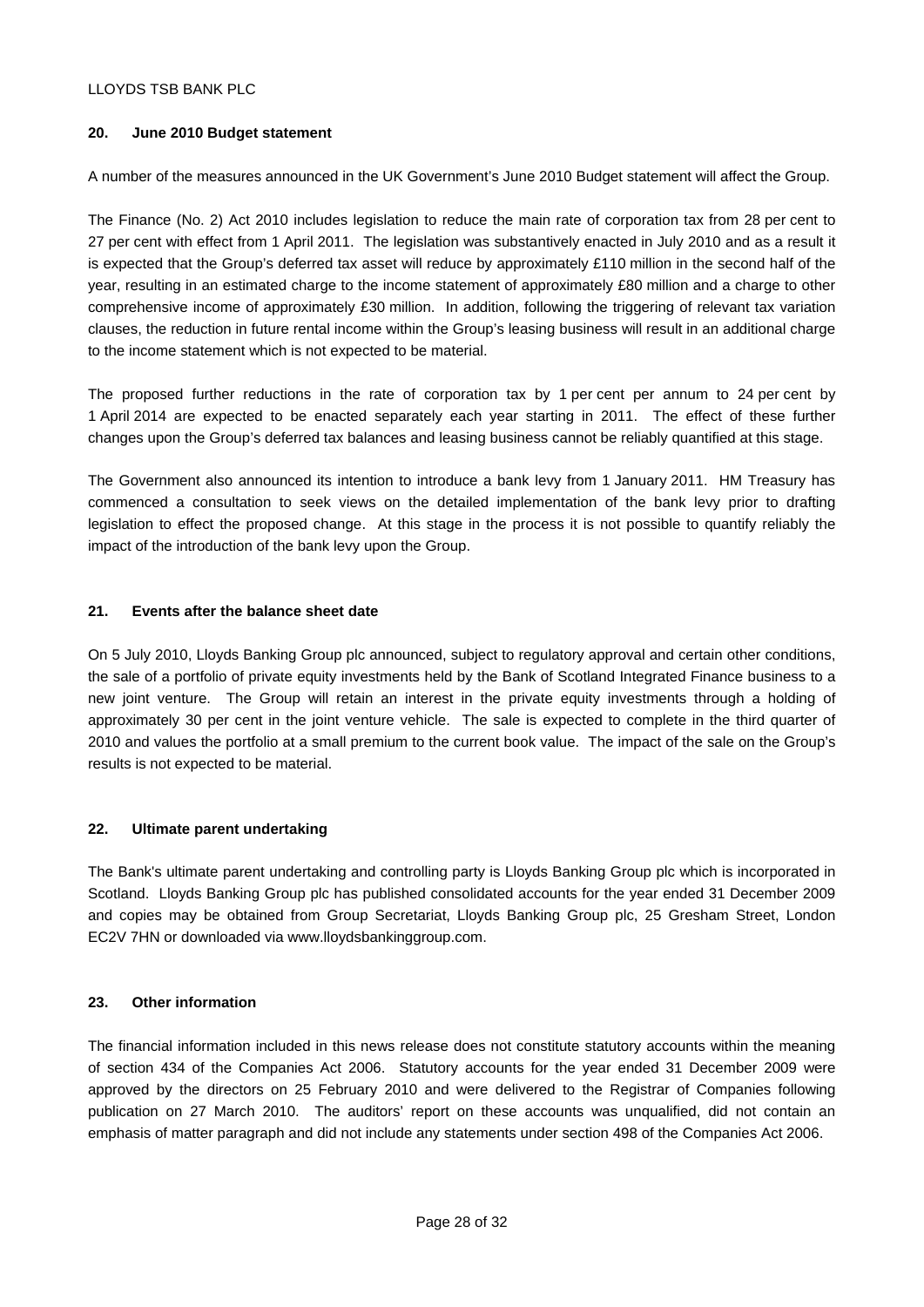#### **STATEMENT OF DIRECTORS' RESPONSIBILITIES**

The directors listed below (being all the directors of Lloyds TSB Bank plc) confirm that to the best of their knowledge these condensed interim financial statements have been prepared in accordance with International Accounting Standard 34, Interim Financial Reporting, as adopted by the European Union. The interim management report includes a fair review of the information required by DTR 4.2.7R, namely:

 an indication of important events that have occurred during the six months ended 30 June 2010 and their impact on the condensed interim financial statements, and a description of the principal risks and uncertainties for the remaining six months of the financial year.

Signed on behalf of the board by

J Eric Daniels Chief Executive 3 August 2010

#### **Lloyds TSB Bank plc board of directors:**

Sir Winfried Bischoff (Chairman) J Eric Daniels (Chief Executive) Tim J W Tookey (Finance Director) Sir Julian Horn-Smith Archie G Kane Lord Leitch Glen R Moreno David L Roberts T Timothy Ryan, Jr Martin A Scicluna G Truett Tate Anthony Watson Helen A Weir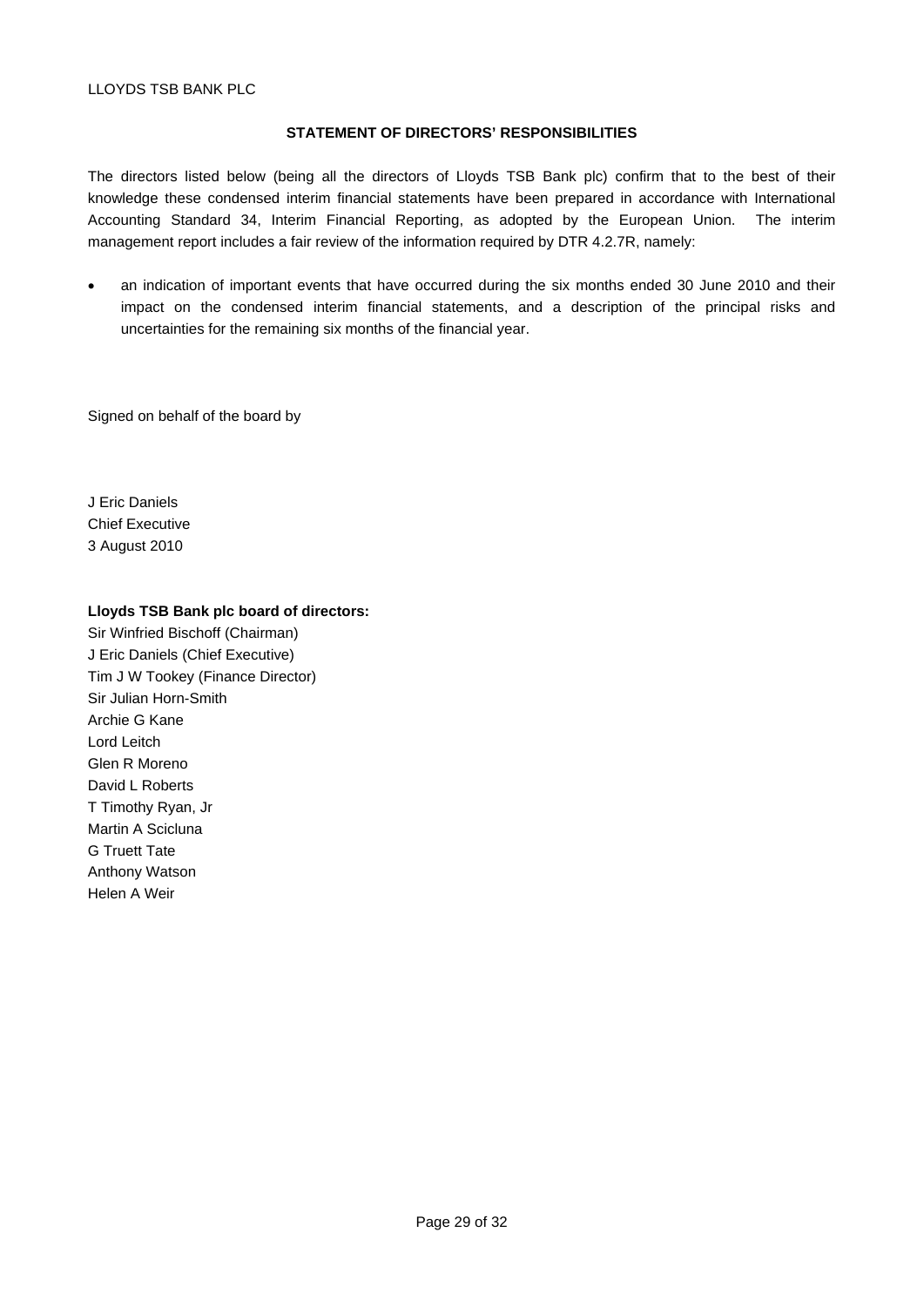## **INDEPENDENT REVIEW REPORT TO LLOYDS TSB BANK PLC**

#### **Introduction**

We have been engaged by the Company to review the condensed interim financial statements in the interim management report for the six months ended 30 June 2010, which comprises the consolidated income statement, consolidated statement of comprehensive income, consolidated balance sheet, consolidated statement of changes in equity, consolidated cash flow statement and related notes. We have read the other information contained in the interim management report and considered whether it contains any apparent misstatements or material inconsistencies with the information in the condensed interim financial statements.

## **Directors' responsibilities**

The interim management report is the responsibility of, and has been approved by, the directors. The directors are responsible for preparing the interim management report in accordance with the Disclosure and Transparency Rules of the United Kingdom's Financial Services Authority.

As disclosed in note 2, the annual financial statements of the Group are prepared in accordance with International Financial Reporting Standards as adopted by the European Union. The condensed interim financial statements included in the interim management report have been prepared in accordance with International Accounting Standard 34, 'Interim Financial Reporting', as adopted by the European Union.

#### **Our responsibility**

Our responsibility is to express to the Company a conclusion on the condensed interim financial statements in the interim management report based on our review. This report, including the conclusion, has been prepared for and only for the Company for the purpose of the Disclosure and Transparency Rules of the Financial Services Authority and for no other purpose. We do not, in producing this report, accept or assume responsibility for any other purpose or to any other person to whom this report is shown or into whose hands it may come save where expressly agreed by our prior consent in writing.

#### **Scope of review**

We conducted our review in accordance with International Standard on Review Engagements (UK and Ireland) 2410, 'Review of Interim Financial Information Performed by the Independent Auditor of the Entity' issued by the Auditing Practices Board for use in the United Kingdom. A review of interim financial information consists of making enquiries, primarily of persons responsible for financial and accounting matters, and applying analytical and other review procedures. A review is substantially less in scope than an audit conducted in accordance with International Standards on Auditing (UK and Ireland) and consequently does not enable us to obtain assurance that we would become aware of all significant matters that might be identified in an audit. Accordingly, we do not express an audit opinion.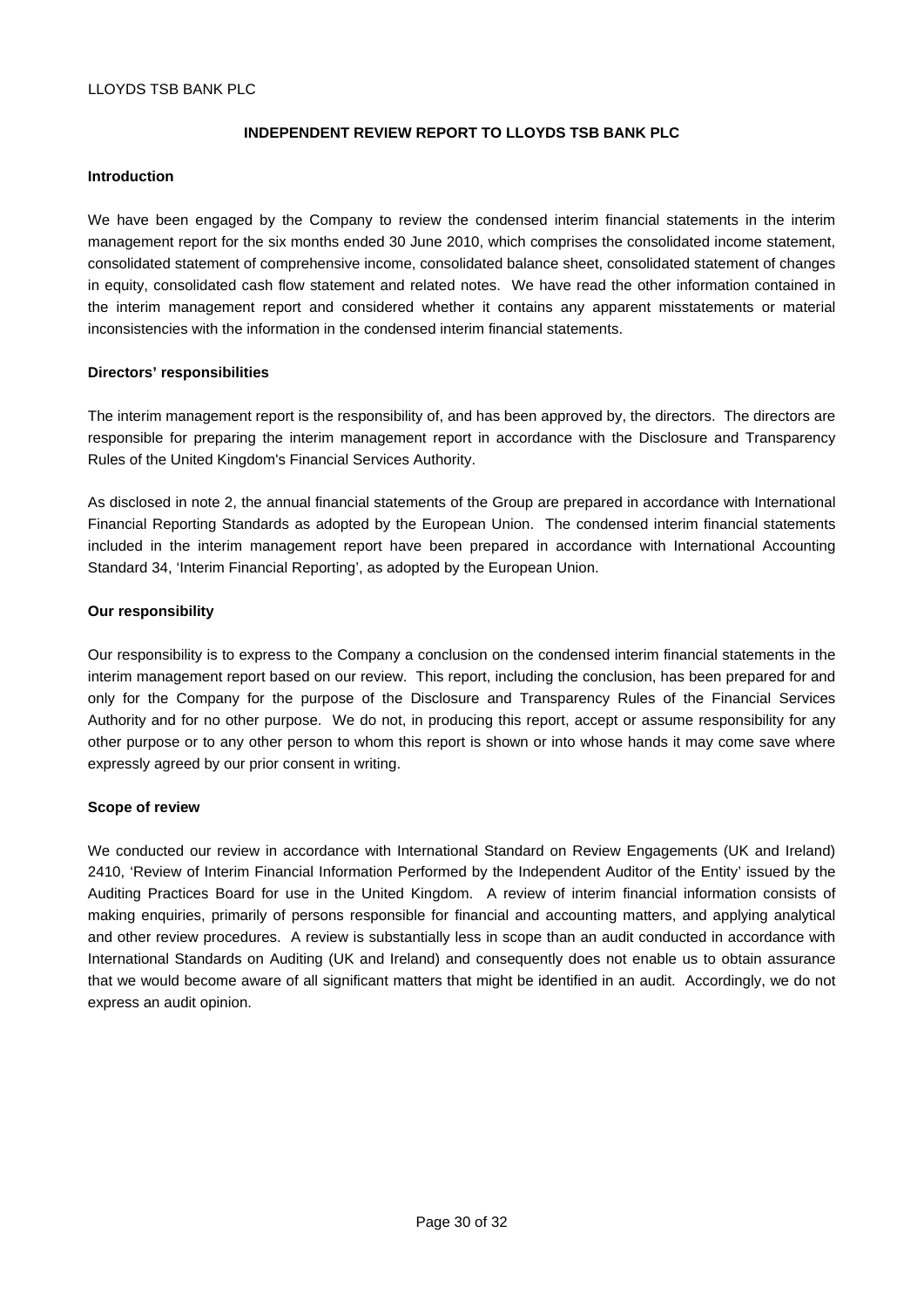## **INDEPENDENT REVIEW REPORT TO LLOYDS TSB BANK PLC** (continued)

## **Conclusion**

Based on our review, nothing has come to our attention that causes us to believe that the condensed interim financial statements in the interim management report for the six months ended 30 June 2010 are not prepared, in all material respects, in accordance with International Accounting Standard 34 as adopted by the European Union and the Disclosure and Transparency Rules of the United Kingdom's Financial Services Authority.

PricewaterhouseCoopers LLP Chartered Accountants Edinburgh 3 August 2010

Notes:

- (a) The maintenance and integrity of the Lloyds Banking Group website is the responsibility of the directors; the work carried out by the auditors does not involve consideration of these matters and, accordingly, the auditors accept no responsibility for any changes that may have occurred to the financial statements since they were initially presented on the website.
- (b) Legislation in the United Kingdom governing the preparation and dissemination of financial statements may differ from legislation in other jurisdictions.